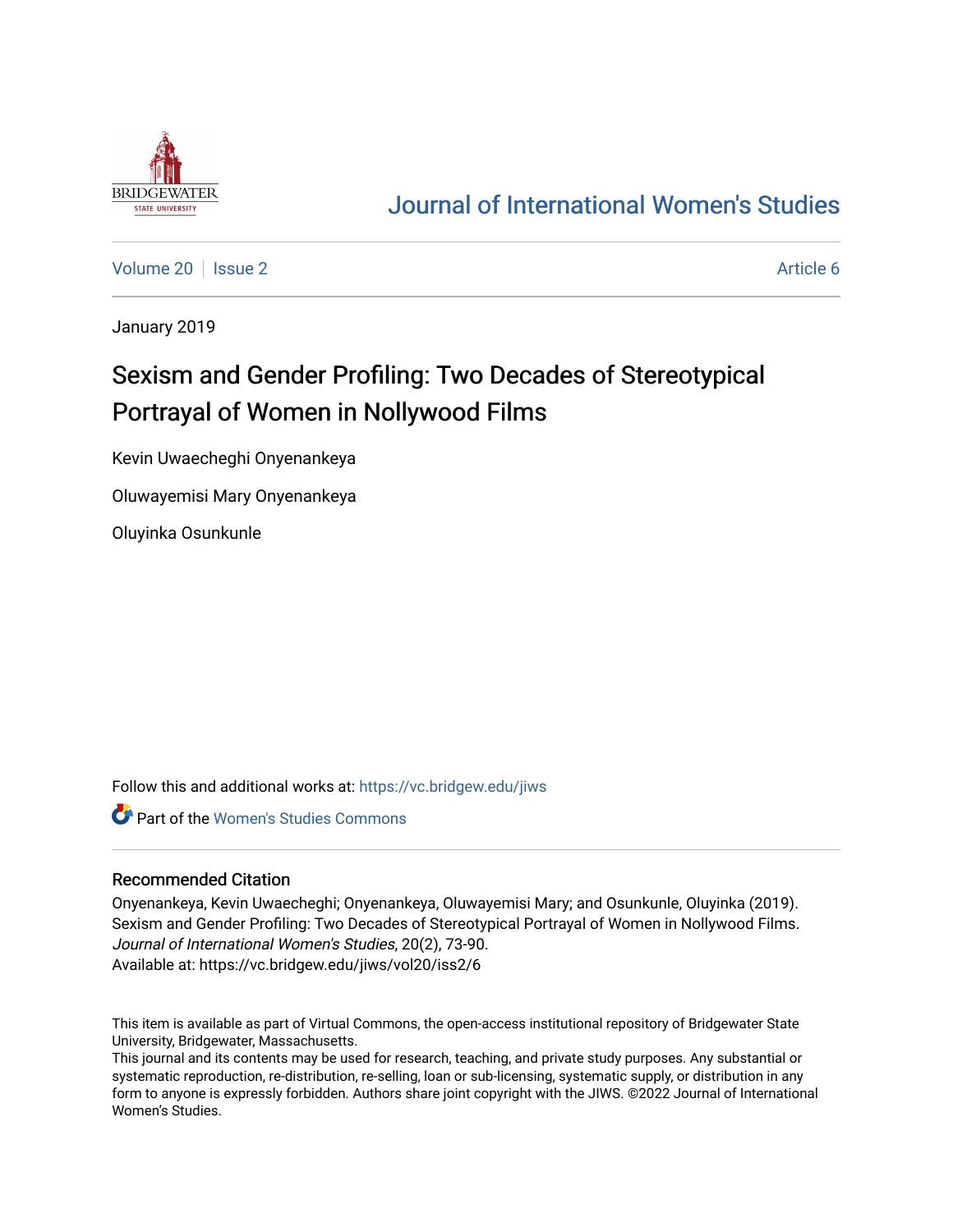Onyenankeya et al.: Two Decades of Stereotypical Portrayal of Women in Nollywood Films

This journal and its contents may be used for research, teaching and private study purposes. Any substantial or systematic reproduction, re-distribution, re-selling, loan or sub-licensing, systematic supply or distribution in any form to anyone is expressly forbidden. ©2019 Journal of International Women's Studies.

## **Sexism and Gender Profiling: Two Decades of Stereotypical Portrayal of Women in Nollywood Films**

By Kevin Uwaecheghi Onyenankeya<sup>1</sup>, Oluwayemisi Mary Onyenankeya<sup>2</sup>, and Oluyinka  $O$ sunkunle $3$ 

## **Abstract**

 $\overline{\phantom{a}}$ 

Critics of Nollywood especially gender activists, have challenged its predominant, if not exclusive portrayal of women for its narrowly traditional occupational and domestic roles and images. This paper seeks to examine various ways women are depicted in Nollywood films, including physical appearance, domestic and family life, occupational life and interpersonal relationships over a 20 year period spanning the video film era. The research employed a quantitative content method to analyse 10 films while the coding sheet that contained established content categories served as the data gathering instrument. A multistage sampling technique was used to draw the sample. The findings revealed that although there is a higher percentage of women than men in Nollywood films, women still play diminished central roles, and continue to be portrayed less frequently in roles that reflect current social realities than men, especially regarding the professions. Nollywood continues its penchant of depicting successful and powerful women in social and domestic settings as dangerous and doomed for destruction. This characterisation apart from the potential of discouraging females from creating a niche for themselves, simultaneously severely hampers the critical role of generating new cohorts of outstanding independent and powerful females in business, politics or the professions. It can be concluded that the representation of women in Nollywood has not witnessed any radical departure from the traditional preconception of women roles in societies over the two decades. Roles and contemporary treatment of women in Nollywood films should rather emphasise, current accomplishments or successes of women in several spheres of life and do away with negative representations which only help in accentuating and perpetuating stereotypes.

*Keywords*: Sexism, women, women in Nollywood, Nollywood films, gender content analysis

1

<sup>&</sup>lt;sup>1</sup> Kevin Uwaecheghi Onyenankeya (Ph.D), is a research fellow in the Department of Communications, University of Fort Hare, Alice, South Africa. His research interests include Media and Communication, Intercultural studies, Development and Organisational Communication. He has over 18 years professional experience including 12 years of active journalism practice spanning business, news reporting and features writing in some of Nigeria's leading newspapers.

<sup>2</sup> Oluwayemisi Mary Onyenankeya is a Ph.D research student at the University of Fort Hare, Alice, South Africa. Her research interests include Intercultural Communication, Gender and Cultural Studies within the context of filmic media and Nollywood particularly. She has considerable field research experience working with multi-skilled research teams with academic training in a variety of disciplines and diverse fields of specialisation.

<sup>3</sup> Oluyinka Osunkunle (Ph.D) is a Professor and Head, Department of Communication, University of Fort Hare, Alice, South Africa. His research interests include community Media, New Media, intercultural and Organisational Communication.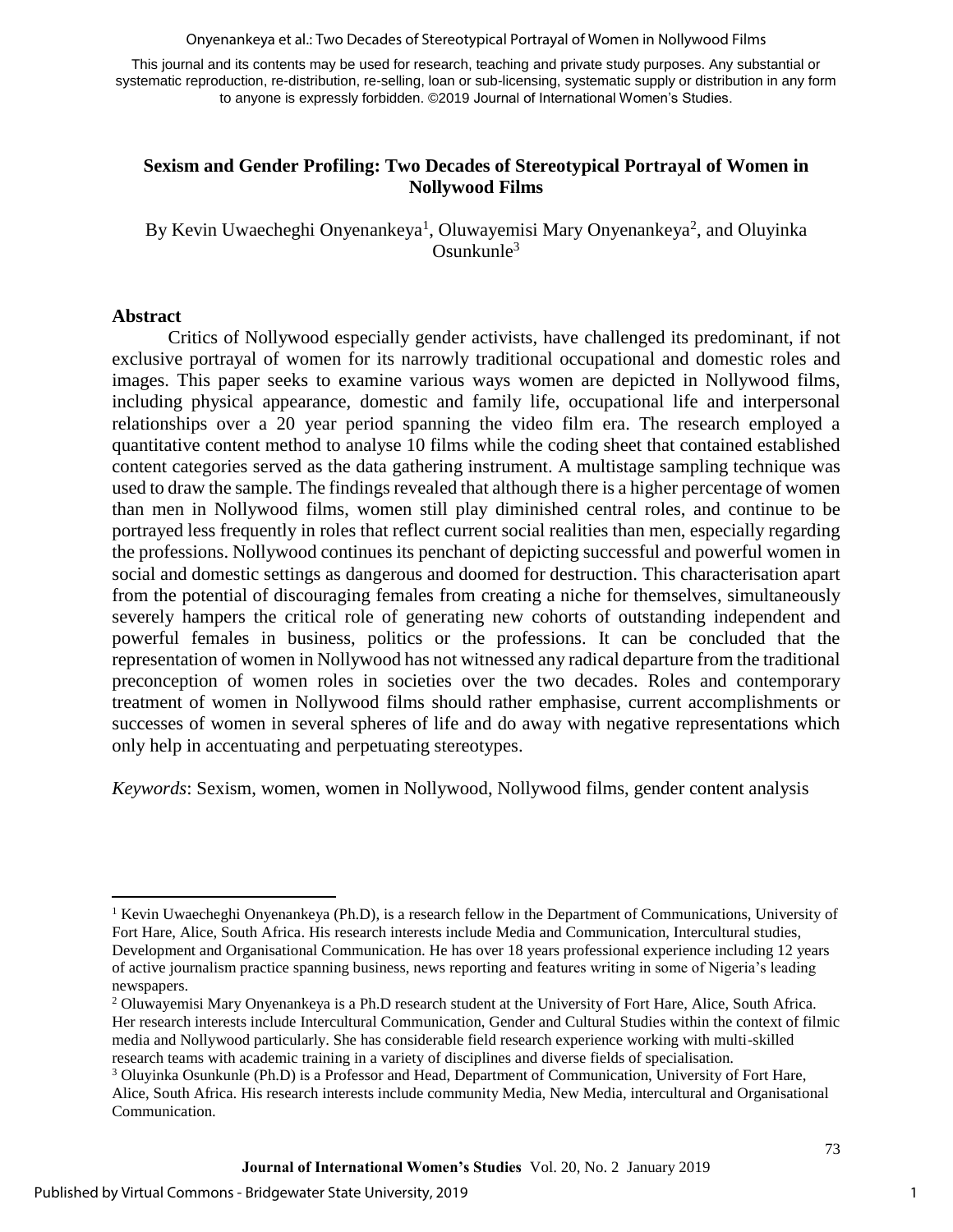#### **Introduction**

The representation of women in visual media continues to ignite quite a considerable amount of debate and scholarly investigation across the globe. It has been argued that cinema in particular has made no genuine effort to project the position of women in a positive and systematic manner. Smith, Choueiti, and Pieper (2015), found no radical improvement in the stereotypic representations of female characters in popular films both in developed and developing nations. In Nigeria, the roles and treatment of women in the nascent film industry popularly known as Nollywood<sup>4</sup> remain contentious. Critics of Nollywood films especially feminist scholars, have attacked the predominant, if not exclusive, portrayal of women along the narrow traditional occupational and domestic roles and images of women in societies since its reinvention over two decades ago. This paper examines various ways women are depicted in Nollywood films, such as physical appearance, family life, professional life and interpersonal relationships over a 20 year period spanning the video film era (1997- 2016).

## **Portrayal of Women in Nollywood Films**

Mainstream film production in Nigeria predates the 1960s and 1970s (Okon, 2009). Between 1992 and 1997, after a period of relative stagnation in the 1980s and 1990, the output of films skyrocketed. This was the 'video film era,' the period when Nigerian films were produced using cheap video format (Winkler, 2004). The Nollywood era began earnestly albeit modestly, in 1992 (Haynes & Okome, 1998) deriving impetus from the success of the iconic video film, *Living in Bondage*, produced by Kenneth Nnebue (Ayengo, 2012). By the turn of the century in 1999, Nigeria had become one of the world's prolific centres of film production, even though the greater percentage of the films were lacking in basic cinematic ingredients (Onyenankeya, Onyenankeya & Osunkunle, 2017). In 2005 alone the number of registered video films stood at 1,711 (Obiaya, 2015). Nollywood has grown substantially in the last 10 years. The industry produces about 2,500 movies annually, according to a report by the New York Times in 2016. The United States International Trade commission reported that Nollywood injects about \$600m annually into Nigeria's GDP and provides direct and indirect employment for over one million people (Onishi, 2016). In spite of its technical and marketing inadequacies, Nollywood has emerged as a major vehicle for entertainment especially in the rural areas where its films remain the principal family entertainment staple.

But the content and influence of these films are just as important as their economic contributions. Many are concerned by what appears to be a consistent "glorification of negative themes and storylines" (Akpabio, 2007: 95). Some critics have also pilloried the films for lacking in cinematic finesse. In recent years, however, Nollywood has witnessed remarkable improvement in production and thematic focus, showing films with less dramatisation of negative themes and stereotypically voodoo-steeped scenes. Clearly, "Nollywood films may not compete with Hollywood in terms of cinematic production and accoutrements, but its stories and settings to a large extent, reflect the Nigerian cultural context even if it is sometimes embellished to meet commercial and entertainment needs" (Onyenankeya et al. 2017:5).

Nevertheless, the culture of stereotyping women appears not to be ebbing. A number of scholars and cultural critics argue that the industry has yet to exorcise itself from these stereotypical practices. Ukata (2010) holds that the depiction of gender roles has failed to go beyond the domain of traditional roles and images of women deeply rooted in the "dominant social

 $\overline{\phantom{a}}$ 

<sup>4</sup> The common name used to describe the Nigeria film industry.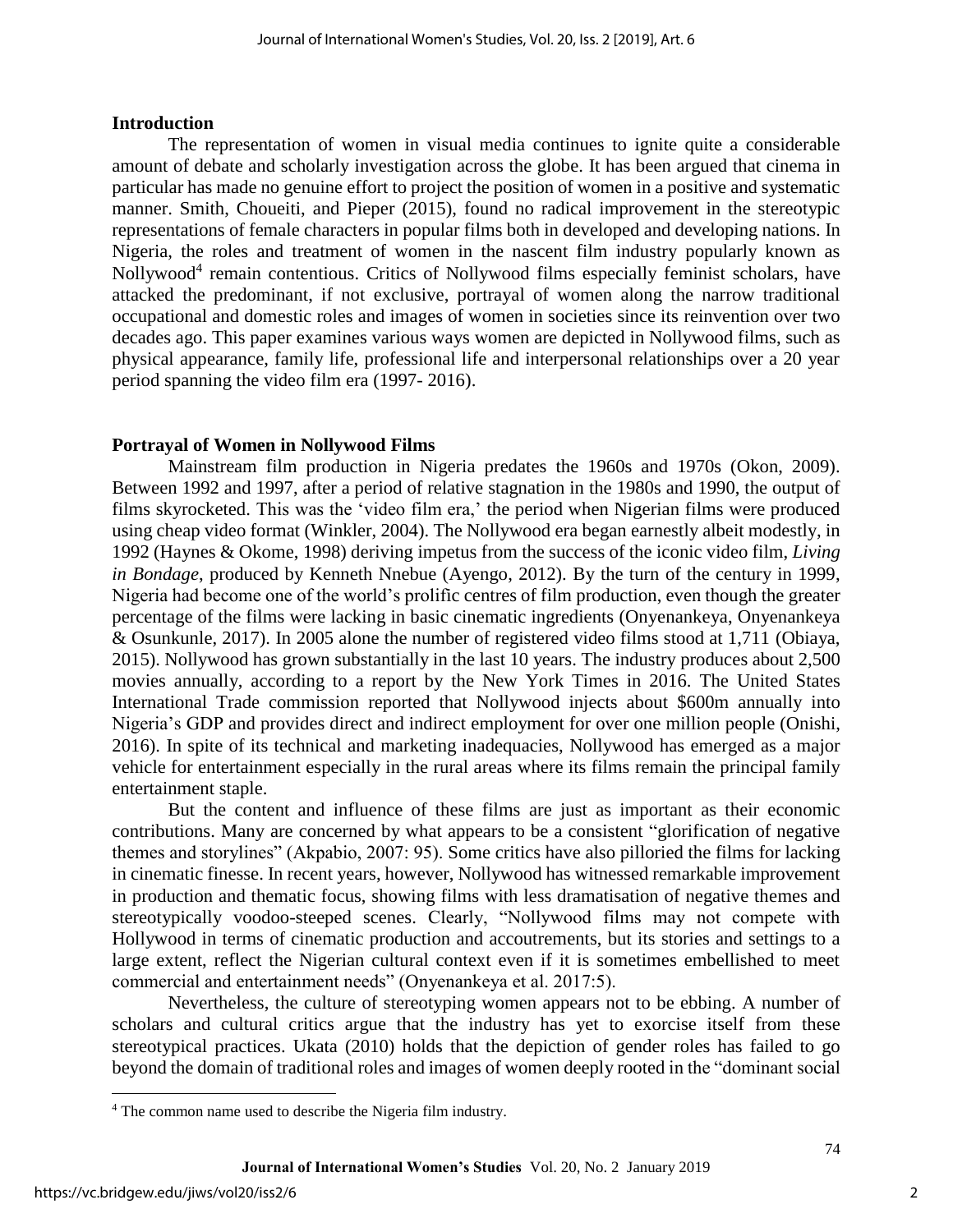value of patriarchy". Aromona (2016) found that there has not been any major shift in the conventional representations "of women in the past five years". While Nollywood films tend to portray male characters as evolving and keeping pace with social trends, the role portrayal of women appears stuck in the past, invariably amplifying negative gender stereotypes. This dogmatic representation, critics argue, threatens to not only undermine the gains women have made over the decades, but also adds to the strain that women experience, due to sexism arising from the patriarchal setting.

Previous studies that have examined the treatment of women in Nollywood films are mainly cross-sectional studies that focused on one or two films. There has not been any longitudinal study to document the contemporary treatment of women in Nollywood over time. This study attempts to fill this gap by examining the treatment of women from the perspective of physical appearance, occupation, and domestic and interpersonal relationships over a 20 year period.

## **Physical Appearance**

Sexual objectification of female characters seems an unwritten convention in the global film industry. The act of sexualisation manifests in the way female characters are dressed and addressed. A study by the Geena Davis Institute on Gender and Media, (2015: 24) found that women in Nollywood films were often dressed in skimpy attire, and are more likely to be depicted as prostitutes than male characters. Ogunranti (1981) found that the use of sexually attractive females in advertising was widespread, while Nollywood tends to portray female characters as commodities or objects of sexual desire. Adewoye, Odesanya, Abubakar and Jimoh (2014) reported that women were generally portrayed in the movies as "sex objects and objects of erotic gaze for men". Brock (2009) argues that Nollywood depicts female characters in ways that suggest they are mere "appendages to men, object of sexual gratification or lust." Covert and overt sexism is intricately woven in Nollywood stories. For instance, in the film, *Widow*, a female character was forced to shave her hair and drink some concoction in order to prove she had no hand in the death of her husband. Ironically, this ritual was administered by her fellow women. This sexist representation echoes the widely held belief that women are more likely to be involved in witchcraft than men. Targeting women for accusations of witchcraft is one of the gender based discrimination that is quite common in Nollywood narratives. Although the National Film and Video Censors Board has attempted to rein in producers with regards to excessive sexuality or portrayals that may potentially demean the dignity of individuals or groups, many Nollywood films as evinced in a myriad of narratives and plots, remain obsessively fixated on women's sexuality and their supposed emotional frailty.

## **Occupational or Professional Life**

Depiction of female characters in occupational or professional life remains a major concern. As Smith et al. (2015) reported, the depictions of women in films across many countries do not reflect "the slow but steady progress" women have made across professions. In Nollywood particularly, women characters appear to be confined to specific occupational interests which minimize the quantum leaps they have and continue to make in the political and economic fronts. Ogunranti (1981), suggests that male characters are more likely to be portrayed as executives and bosses than their female counterparts in Nollywood films. When female characters are given work-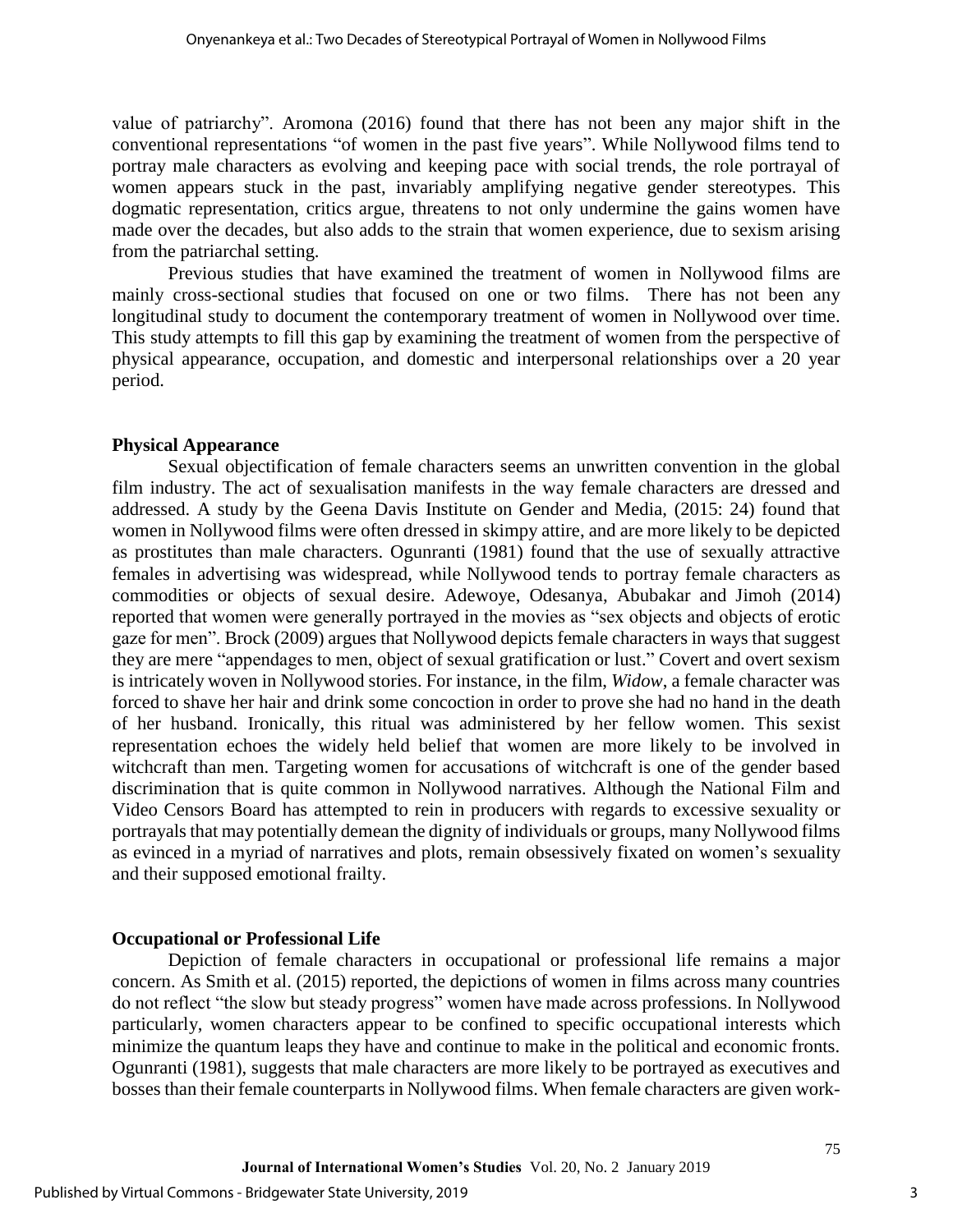related roles, they are frequently cast in traditional feminine occupations such as teaching, nursing, or administrative jobs and most often as subordinates devoid of the power and status their male counterparts are vested with. Seldom are women cast in the so-called high prestige professional fields such as engineering, science or medicine. Usaini, Chilaka and Okorie (2017), found that "only 30% of the major female characters in Nollywood films were shown as career professionals and intellectuals".

## **Family or Domestic Life**

The majority of female characters in Nollywood films are commonly set in domestic contexts and roles, often as sexual partners and homemakers (Ogunranti, 1981; Brock, 2009). The images of female characters shown in Nollywood are those of contented women whose major life ambition is to marry and bear children. It appears that the ultimate goal of females in films is generally to satisfy their husbands' or partners' sexual needs. An infinitesimal few are depicted as breadwinners or pillars that hold together the entire family. In the few instances where women are cast as working class, they tend to be portrayed as "insubordinate wives and uncaring mothers" (Adewoye et al. 2014). As Aromona (2016) pointed out, Nollywood films appear untiring in stereotypically representing women as unambitious domestic servants. As well, these films emphasize the marital status of female characters, whereas the marital status of a female character is more likely to be revealed than the male character and often, the unmarried female character is shown as unfulfilled and desperate to find a partner. For instance, in the film *End of the Wicked*, there is "the dependent woman who derives bliss from the matrimonial enterprise only if and when she has a man she calls her husband and the idea of the complete woman, beautiful, yet unequivocally submissive… The film does not give women enough space to define themselves. Nor do they receive any special place to manoeuvre or to make necessary negotiations in a society that pushes women to the margins" (Okuyade, 2011: 8).

Olupohunda (2013) argues that women in Nollywood narratives are typically at the mercy of the men who dominate the society and as such can be slapped, kicked and raped. Ironically, where Nollywood attempts to promote the progress made by women in the political and economic arena, "they are constantly reminded that everything they have worked hard to achieve is irrelevant without conforming to the cultural construct of a good woman in their domestic lives" (Abah, 2008: 335).

## **Interpersonal Relationship**

Nollywood films continue to draw intense criticisms in the manner in which female characters are represented in domestic and social context. In their review of two movies, *Ije and Mr. and Mrs,* Adewoye et al. (2014) found that female characters in the films were generally portrayed as "the wicked mother-in-law." In her analysis of two Nollywood videos, *Omata Women and More than a Woman*, Ukata (2010), noted that females were falsely depicted as sophisticated thieves and murderers. Ukata posits that film producers tend to represent women who are perpetually devious, desperate and sometimes diabolical, and ever ready to use magical powers, "Juju", or sexual power to get what they want. These negative images of women in Nollywood have the potential to lead undiscerning audience members to see and "read women in both the films and in real life, as outlaws and evil to their families and society as a whole" (Ukata, 2010). Women are also portrayed in varying degrees when it comes to the struggle for resources. On the

4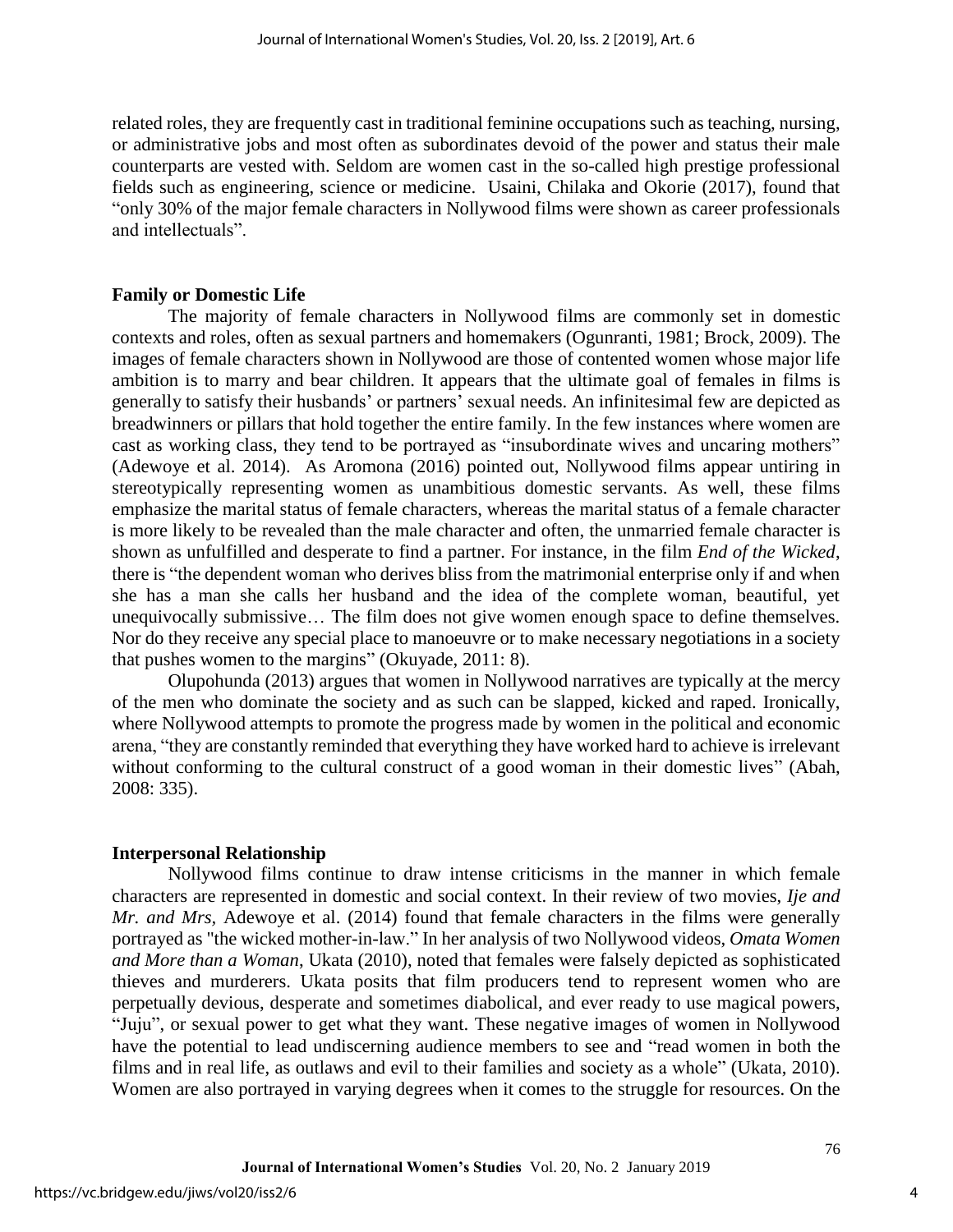one hand, Nollywood stereotypically depicts women "as warm and incompetent"; on the other, it shows them as "cold and competent when they compete for the same resources as the dominant group" (Aromona, 2016). In the main, Nollywood tends to suggest that women cannot find fulfilment or self-actualisation without the help of others which in most cases will be men and usually, the husband, father, lover or other male relatives.

Interestingly, when females are cast as independent or feminist, they are portrayed as selfcentred and materialistic, while "men are typically shown as heroes who rescue the community from the clutches of these liberated women" (Duru, 2013). In the same vein, when women are shown in positions of power either in business or the political arena, these women always appear to attract some kind of reprisal for the simple reason that they dared to be successful. Thus, being powerful always has some negative consequences for female characters, which could come in the form of "loss of their beauty, family, and in some cases, their life" (Ukata, 2010). Nollywood narratives therefore suggest that power in the hands of a woman usually does not always augur well. Haynes and Okome (1998) noted that while 'these dramas always invest their female characters with immense frightening power', this power is invariably, consistently channelled to perform evil deeds. As stated by Abah (2008: 335) "Women are constantly portrayed as having power in these video-films, but the power of women is considered diabolical, particularly in social and domestic relations" (Ukata 2010). contends that such portrayals create the impression that women should not pursue power, and if they do, it will come at a high price. What this means is that the critical role of generating new cohorts of outstanding, independent and powerful females in business, politics or the professions, is simultaneously severely hampered.

## **The Nexus of Stereotype and Sexism**

Most of the representations or images of women shown in films are based on stereotypes. DeFleur and Dennis (1989 cited in Pieter, 2001: 303), contend that stereotypes not only straddle the boundary between cognition—mental pictures of the world about us—but also affect our attitudes, our feelings and evaluations of persons, issues, and situations in the world around us. Experts argue that gender role stereotyping in the media always reflects the condition of people's values and believes in a particular time period" (Ni, n.d.). The practice of profiling or categorising women and predicting their behaviour based on gender appears to be underpinned by some elements of sexism which flow from the patriarchal orientation of the society. As noted by Kroeber and Kluckhohn (1952), culture consists essentially of the traditional, especially ideas selected and derived from history and attached to values. Nigerian films are intricately enmeshed in "Nigeria cultural tradition and social texts" (Onuzulike, 2007) and the construction of female images in Nollywood tends to follow this historical and patriarchal construction of women. Onyenankeya et al. (2017: 300) hold that "Nollywood's thematic thrusts and plots are underpinned by sociocultural dynamics which appear putatively in congruence with everyday experience of most Africans."

According to Adewoye et al. (2014) representation of female characters in Nollywood "fit into the prevalent social beliefs and gender role expectations from women in the larger Nigerian socio-cultural environment". In essence, Nollywood reflects the values and beliefs of its social environment (Prinsloo, 2011). In Nigeria's patriarchal society the male is not only recognised as the head of the family but commands a domineering role in all spheres of endeavour. Agbogu and Igbokwe (2015), argue that male chauvinism is prevalent in the Nigerian culture. Men are culturally perceived as superior to women as such they are expected willy-nilly, to kowtow, gratify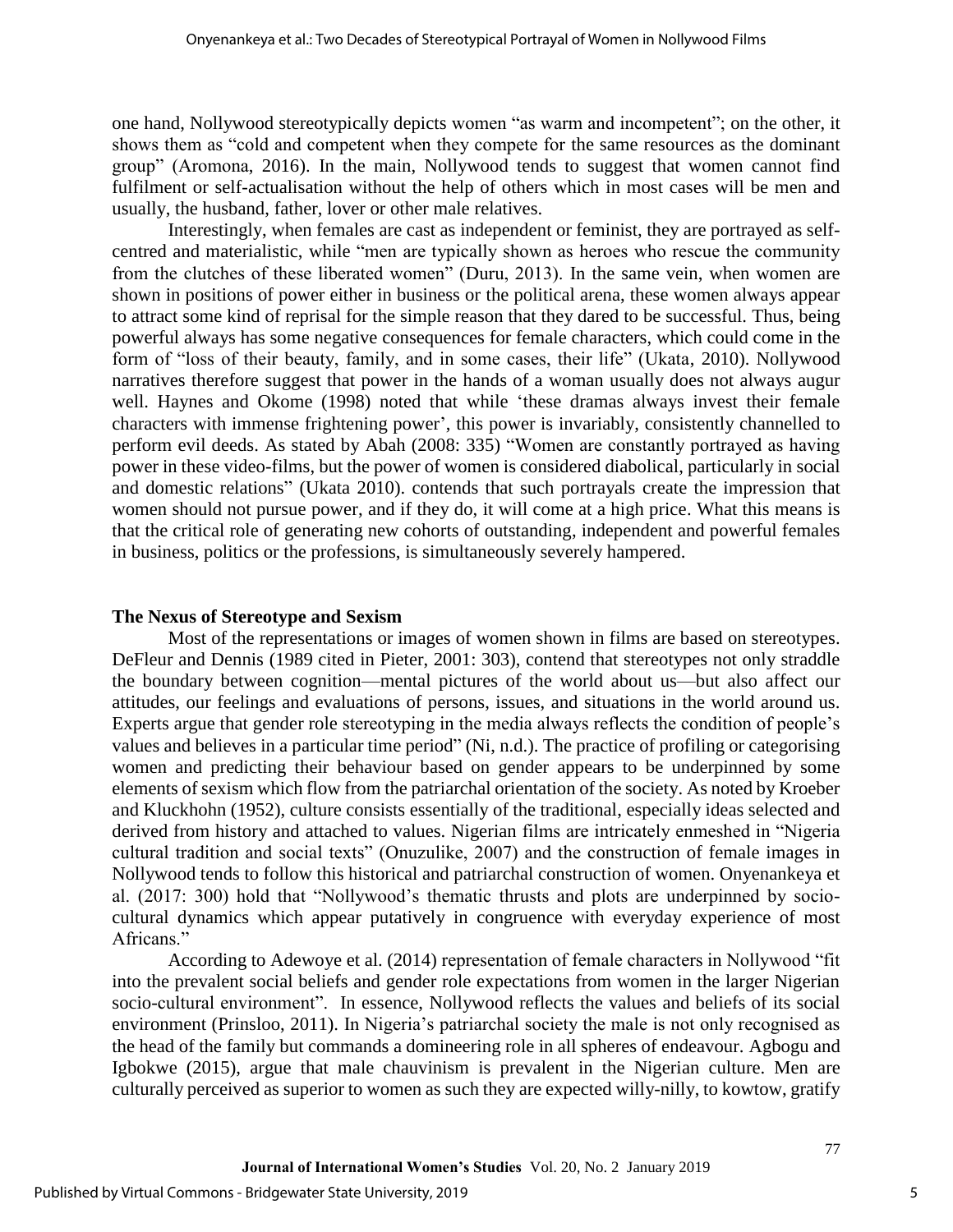or pander to the whims of the men. Nigerian men still see woman in their households as their property—objects to be bossed and subdued (Okebukola, 2008: 96) and as mere tools used to celebrate the power of patriarchy (Okuyade, 2011:13). This culture of domineering men and subservient women, which pervades traditional and even today's society is given uncritical expression in Nollywood.

While Nollywood has made remarkable progress in the area of scripting, acting and cinematic finesse, empirical evidence indicates that the industry's depiction of female characters does not appear to reflect a broader worldview of women outside the traditional gender profiling.

#### **Method and Measures**

This study explores the nature of female representations in Nollywood films with regard to physical appearance, family life, professional life and interpersonal over a 20 year period (1997- 2016). To achieve this objective, 10 popular English language Nollywood movies were content analysed. The films had to be produced in Nigeria between January 1, 1997 and December 30, 2016. In order to enable us see how the portrayals compare over the years we divided the time frame into two segments, 1997-2006 and 2007-2016. The year of film production was then randomly selected. For the time frame between 1997 and 2007, four popular films were purposively selected, while six films were selected for the period between 2007 and 2016 because there were more films produced within this period (Obiaya, 2015). In total, 10 popular films were examined. The unit of analysis was every speaking or named character of each film. The 10 video films were watched over a 30 day period and coded along specified content categories.

We established four major content categories, for this study, derived from the literature review: physical appearance, family or domestic life, professional or occupational life and interpersonal relationships. "Every speaking (i.e., utters one or more words discernibly on screen) or named character" (Smith et al. 2015) was evaluated along the identified categories. Standardised coding sheets were used to facilitate coding as well as allow the researchers to classify relevant data by placing the established nominal values for the sub-variables in predetermined columns for each content category. The coding was done by the researchers and four other assistants who understood the language and culture embedded in the films.

#### **Findings/Results**

#### *Gender Prevalence*

Smith et al., (2015) reported that men outstrip women and account for the majority of central roles in films across the world. In this investigation female and male characters include every speaking or named characters as contained in the credit of the films and exclude extras and acolytes to the main characters. In all, 183 "speaking or named characters" were analysed with 58% female and 42% male. In spite of their numerical advantage, only 33% of female characters played leading roles in the films. Even in films with overwhelming prevalence of female characters, males were depicted as lead or sharing the central character with another male. Only 20% of the entire sample had gender parity in number of character. This pattern was consistent throughout the 20 year period.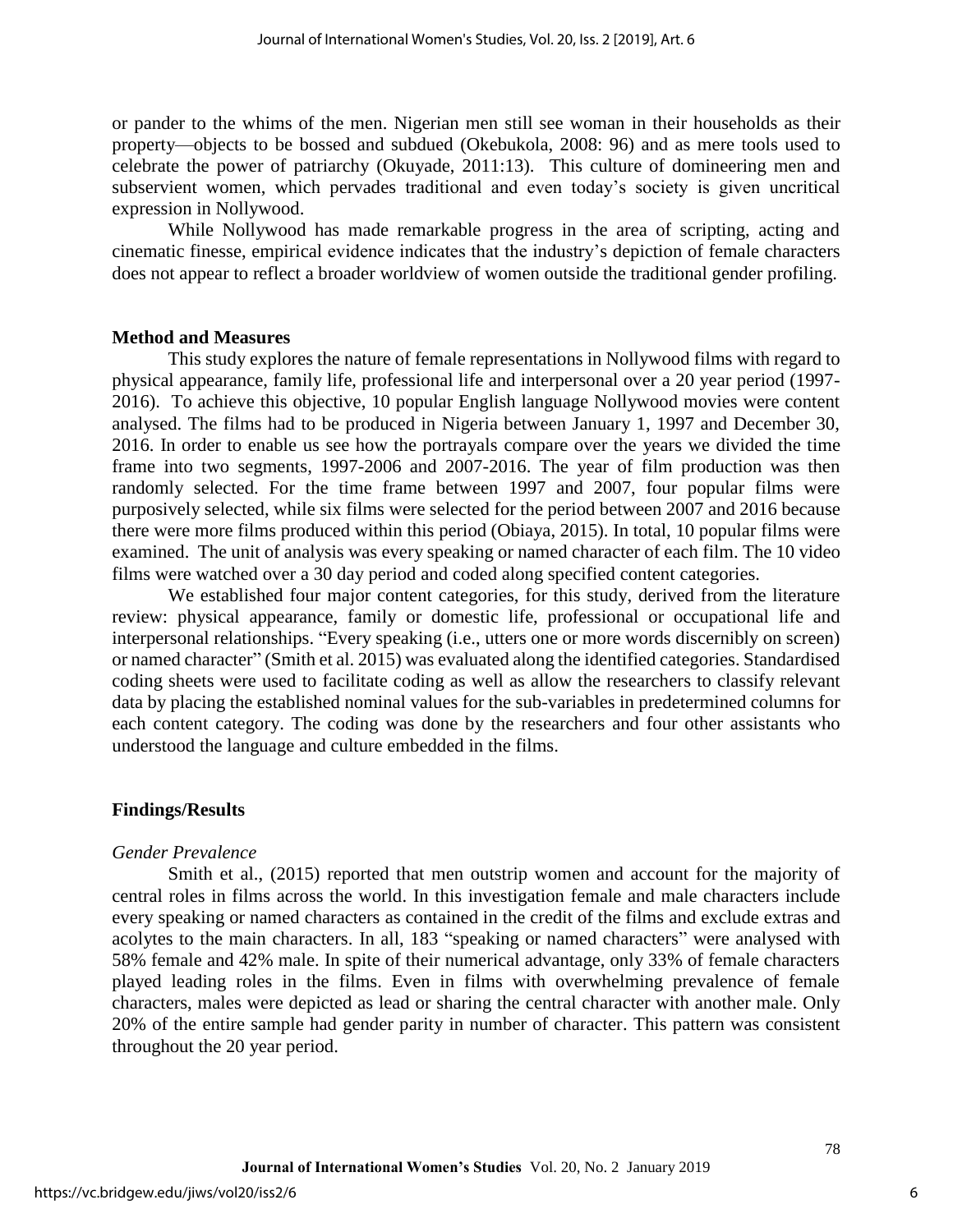| Film                          | $%$ of<br><b>Gender prevalence</b> |     | $%$ of lead/<br>Co-leads | <b>Number</b><br>of Characters |
|-------------------------------|------------------------------------|-----|--------------------------|--------------------------------|
| Out of Bound (1997)           | Female                             | 56% | 20%                      | 5                              |
|                               | Male                               | 44% | 50%                      | 4                              |
| August Meeting (2001)         | Female                             | 63% | 40%                      | 15                             |
|                               | Male                               | 37% | 43%                      | 7                              |
| Blood Sisters (2003)          | Female                             | 36% | 40%                      | 5                              |
|                               | Male                               | 64% | 22%                      | 9                              |
| Mother In-law (2004)          | Female                             | 48% | 25%                      | 12                             |
|                               | Male                               | 52% | 23%                      | 13                             |
| Free Giver (2008)             | Female                             | 50% | 25%                      | 8                              |
|                               | Male                               | 50% | 25%                      | 8                              |
| Silent Scandal (2009)         | Female                             | 38% | 44%                      | 9                              |
|                               | Male                               | 62% | 7%                       |                                |
| Cry of a Widow $(2011)$       | Female                             | 66% | 14%                      | 27                             |
|                               | Male                               | 34% | 14%                      | 14                             |
| Baby Oku in America (2013)    | Female                             | 59% | 40%                      | 10                             |
|                               | Male                               | 41% | 14%                      | 7                              |
| Caro the Shoemaker (2014)     | Female                             | 46% | 27%                      | 11                             |
|                               | Male                               | 54% | 23%                      | 13                             |
| Before Getting Married (2016) | Female                             | 50% | 50%                      | 4                              |
|                               | Male                               | 50% | 50%                      | 4                              |
| Mean                          | Female                             | 58% | 33%                      |                                |
|                               | Male                               | 42% | 67%                      |                                |

## **Table 1. Character Gender Prevalence by Film**

## *Portrayal of Female Characters in Professional or Occupational Life*

The literature suggests that fewer female characters were likely to be depicted as employed or occupying high profile jobs and when they do they are frequently confined to stereotypical occupations and positions without clout. Occupation was defined in this investigation as any job in which a male or female character receives remuneration. In order to determine the professional position of a character, five categories of information were examined: *spoken* (e.g., "I am an engineer"); *written* (e.g., name on office door); references to what a character does; *uniforms* (e.g., lab coat); or artifacts (e.g., stethoscope, helmet) associated with a specific occupation; engagement in role-related behaviours; and the context in which the character was shown working. The specific type of work, whether existing or nonexistent, was recorded as present or absent for each character (Smith et al., 2015).

As shown in Table 2, a low percentage of female characters (18%) were engaged in any remunerated employment, and only 2% of females were portrayed as business executives or bosses. Out of the 18% employed females only 6% were seen in high profile jobs such as doctor, lawyer, scientists or politician. This means that male characters were more likely to be cast in high profile jobs more than female characters**.**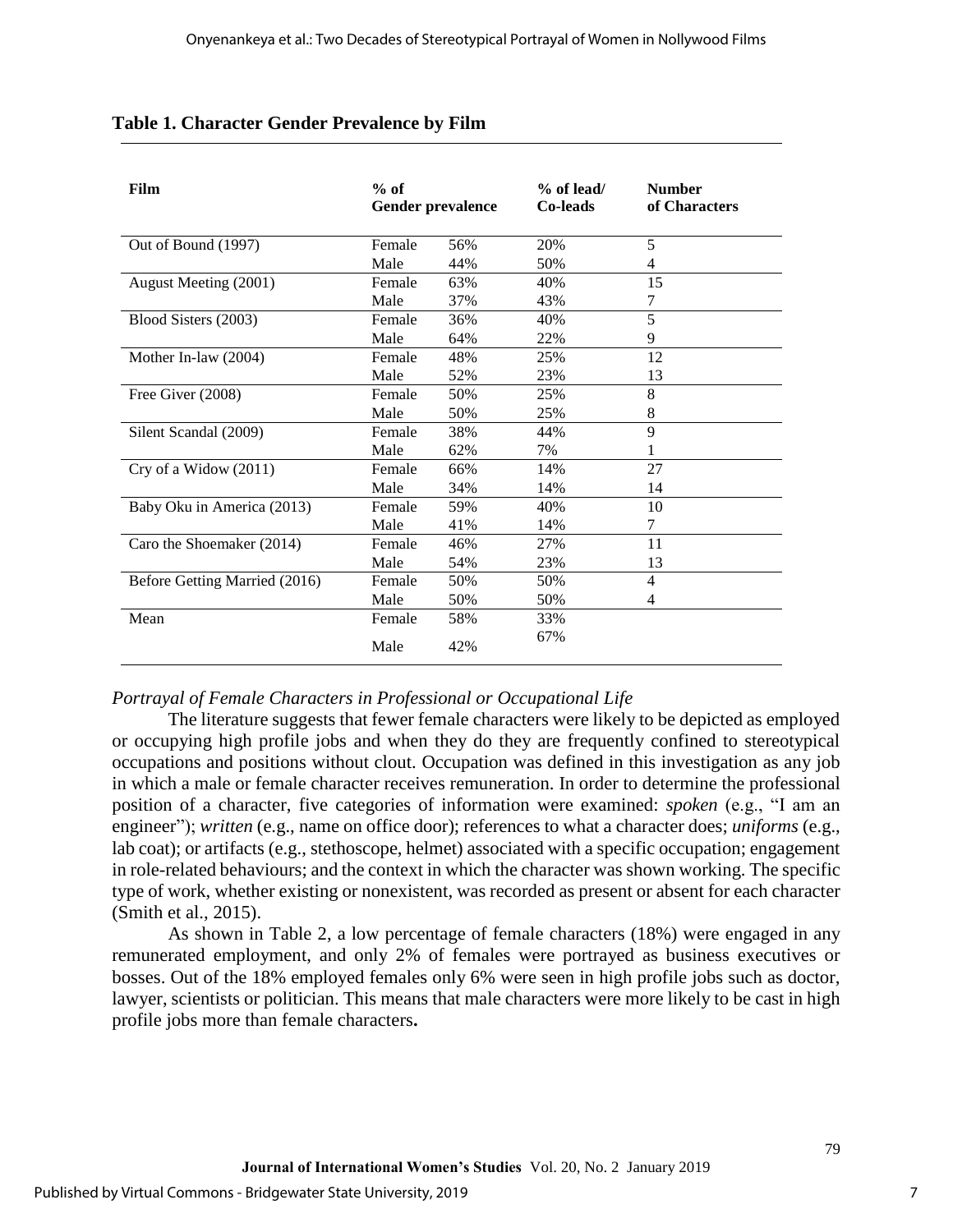## **Table 2: Occupational Distribution of Characters Nollywood Films by Gender**

Films **Distribution of characters in workforce by Gender**

|                               | $%$ of                     |          | % as Bosses/      | $%$ in high   | <b>Number</b>  |  |  |  |
|-------------------------------|----------------------------|----------|-------------------|---------------|----------------|--|--|--|
|                               | <b>Employed Characters</b> |          | <b>Executives</b> | Prestige jobs | of Characters  |  |  |  |
| Out of Bounds (1997)          | Female                     | $\Omega$ | $\Omega$          | $\Omega$      | 5              |  |  |  |
|                               | Male                       | 75%      | 50                | 75            | 4              |  |  |  |
| August Meeting (2001)         | Female                     | 7%       | $\Omega$          | $\Omega$      | 15             |  |  |  |
|                               | Male                       | 56%      | 22                | 22            | 9              |  |  |  |
| Blood Sisters (2003)          | Female                     | 80%      | $\Omega$          | $\Omega$      | 5              |  |  |  |
|                               | Male                       | 22%      | 22                | 11            | 9              |  |  |  |
| Mother in-law (2004)          | Female                     | 0%       | $\Omega$          | $\Omega$      | 12             |  |  |  |
|                               | Male                       | 31%      | 23                | 15            | 13             |  |  |  |
| Free Giver (2008)             | Female                     | 25%      | $\Omega$          | 12            | 8              |  |  |  |
|                               | Male                       | 25%      | 25                | 25            | 8              |  |  |  |
| Silent Scandal (2009)         | Female                     | 11%      | 11                | 11            | 9              |  |  |  |
|                               | Male                       | 13%      | 13                | 6             | 15             |  |  |  |
| Cry of a Widow (2011)         | Female                     | 7%       | $\tau$            | $\Omega$      | 27             |  |  |  |
|                               | Male                       | 43%      | 43                | 21            | 14             |  |  |  |
| Baby Oku in America (2013)    | Female                     | 20%      | $\Omega$          | 10            | 10             |  |  |  |
|                               | Male                       | 43%      | $\Omega$          | 29            | 7              |  |  |  |
| Caro the Shoemaker (2014)     | Female                     | 9%       | $\Omega$          | $\Omega$      | 11             |  |  |  |
|                               | Male                       | 27%      | 23                | 9             | 13             |  |  |  |
| Before Getting Married (2016) | Female                     | 25%      | $\Omega$          | 25            | $\overline{4}$ |  |  |  |
|                               | Male                       | 50%      | 25                | 25            | 4              |  |  |  |
| Mean                          | Female                     | 18%      | 2%                | 6%            |                |  |  |  |
|                               | Male                       | 82%      | 98%               | 94%           |                |  |  |  |
|                               |                            |          |                   |               |                |  |  |  |

## *Portrayal of Physical Appearance of Female Characters*

The objectification of female characters remains a growing concern. A number of studies hold that Nollywood show female characters in racy and skimpy clothing that are "potentially demeaning." In this investigation we used four sexualisation measures: *sexually revealing clothing* (i.e., body-hugging, revealing, eye-catching attire); *nudity* (i.e., partially or fully exposed "from mid-chest to high upper thigh region"); *thinness* (i.e., "minimal amount of body fat and/or muscle"); and *attractiveness* (i.e., "verbal/nonverbal utterances that communicate the physical desirousness of another character. These attributes were used in Smith et al. (2015), *Investigation of female characters in popular films across 11 Countries.*

Table 3 shows that more than a quarter (25%) of female characters were clad in sultry or figure-hugging dress, partially or fully naked (21%) and attractive (19%). Nearly half of the females (48%) were thin with only 1% of the sample fat. This suggests that thin females are more likely to get a role in Nollywood films than heavier or larger women.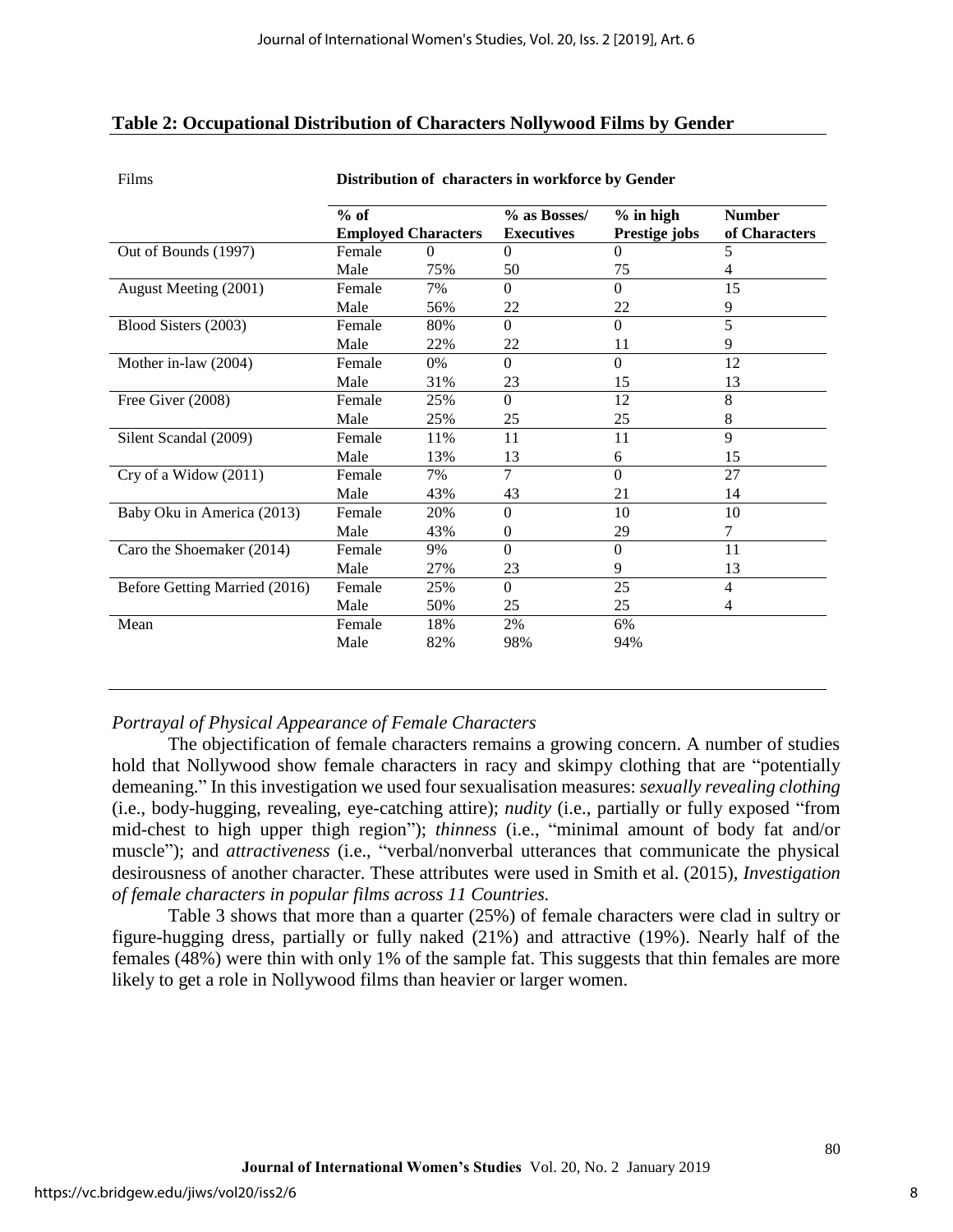| Film                                    | $\frac{6}{9}$<br><b>Female</b> in<br>revealing<br>attire | $\frac{0}{0}$<br><b>Female</b> in<br>partial or<br>complete<br>nudity | $\frac{0}{0}$<br><b>Attracti</b><br>ve<br>female | $\frac{0}{0}$<br>Thin<br>female | $\frac{0}{0}$<br>Fat<br>women | <b>Number</b><br>of characters |
|-----------------------------------------|----------------------------------------------------------|-----------------------------------------------------------------------|--------------------------------------------------|---------------------------------|-------------------------------|--------------------------------|
| Out of Bound (1997)                     | 40%                                                      | 40%                                                                   | 10%                                              | 100%                            | $\mathbf{0}$                  | 5                              |
| August Meeting (2001)                   | 13%                                                      | 7%                                                                    | 13%                                              | 53%                             | $\mathbf{0}$                  | 15                             |
| Blood Sisters (2003)                    | 40%                                                      | 20%                                                                   | 40%                                              | 60%                             | $\Omega$                      | 5                              |
| Mother In-law (2004)                    | 16%                                                      | 8%                                                                    | 16%                                              | 50%                             | 8%                            | 12                             |
| Free Giver (2008)                       | 12%                                                      | 12%                                                                   | 25%                                              | 25%                             | $\Omega$                      | 8                              |
| Silent Scandal (2009)                   | 11%                                                      | 33%                                                                   | 22%                                              | 33%                             | $\mathbf{0}$                  | 9                              |
| Cry of a widow (2011)                   | 25%                                                      | 30%                                                                   | 11%                                              | 30%                             | $\overline{4}$                | 27                             |
| Baby Oku in America<br>(2013)           | 10%                                                      | $\mathbf{0}$                                                          | 20%                                              | 40%                             | $\Omega$                      | 10                             |
| the<br>Shoemaker<br>Caro<br>(2014)      | 36%                                                      | 36%                                                                   | 9%                                               | 36%                             | $\mathbf{0}$                  | 11                             |
| <b>Before Getting Married</b><br>(2016) | 50%                                                      | 25%                                                                   | 25%                                              | 50%                             | $\mathbf{0}$                  | 4                              |
| Mean                                    | 25%                                                      | 21%                                                                   | 19%                                              | 48%                             | 1%                            |                                |

**Table 3. Sexualisation or Physical Appearance of Female Characters**

## *Portrayal of Characters in Domestic/Family Relationships*

Several studies have shown that female characters in Nollywood are commonly depicted in domestic contexts and roles, often as sexual partners and homemakers (Ogunranti, 1981; Brock, 2009). We sought to examine whether this pattern holds in this investigation. Domestic or family relationships were measured as the roles assumed by female characters in a domestic context. We focused on five roles in which women are frequently framed in films (i.e., wife, mother, sexual partner/object, family provider (i.e., whether the character is the financial pillar of the family), and agent provocateur (i.e., whether the character incites or entice another character to take rash or evil action. To identify the domestic status of female characters we scrutinised three types of information: verbal (e.g., "I am his wife/mother") or references to what a character does; and the context in which the character was depicted in the family setting (Smith et al., 2015). Nearly a quarter of female characters (21%) in the sample were depicted as mothers, followed by wives (18%). This means that females (40%) were more likely to be portrayed as mothers or wives in Nollywood films. Females (22%) were depicted as sexual objects. Only 2% of female characters were shown to be playing the role of family provider. This finding is significant as it accentuates the representation of women as mainly dependent on men's financial support.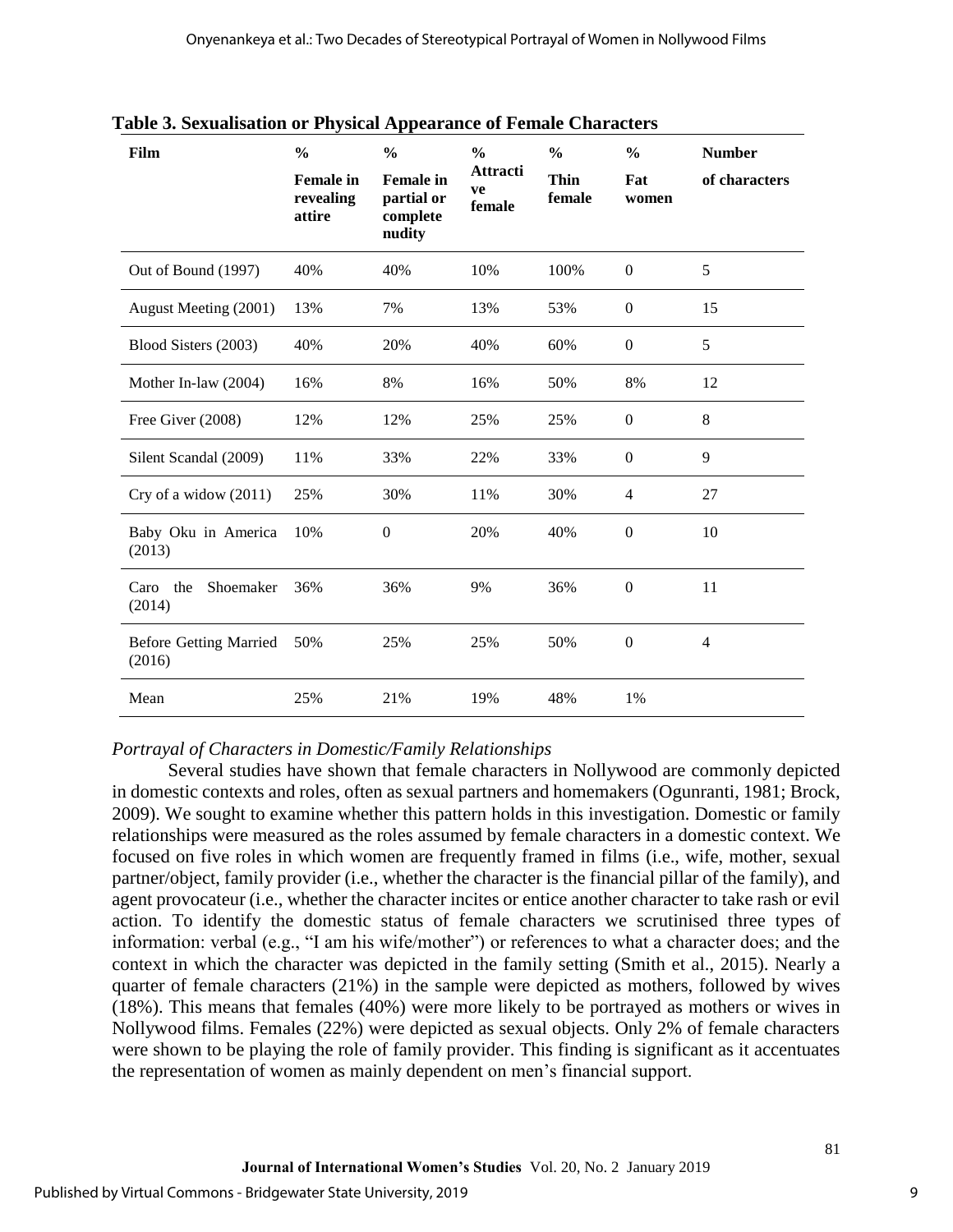| <b>Films</b>                       | $\frac{0}{0}$     | $\frac{0}{0}$<br>$\frac{0}{0}$ |                                                                  | $\frac{0}{0}$    | $\frac{0}{0}$                     | No of          |  |
|------------------------------------|-------------------|--------------------------------|------------------------------------------------------------------|------------------|-----------------------------------|----------------|--|
|                                    | female<br>as wife | female as<br>mother            | female as<br>female as<br>family<br>sexual<br>object<br>provider |                  | female as<br>agent<br>provocateur | characters     |  |
| Out of Bounds (1997)               | 40                | 10                             | 40                                                               | $\overline{0}$   | $\overline{0}$                    | 5              |  |
| August Meeting (2001)              | 27                | 13                             | 7                                                                | $\boldsymbol{0}$ | 27                                | 15             |  |
| Blood Sisters (2003)               | 20                | 20                             | 20                                                               | $\mathbf{0}$     | 20                                | 5              |  |
| Mother in-law (2004)               | 33                | 33                             | 8                                                                | $\mathbf{0}$     | 25                                | 12             |  |
| Free Giver (2008)                  | $\mathbf{0}$      | 12                             | 25                                                               | $\overline{0}$   | 12                                | 8              |  |
| Silent Scandals (2009)             | 11                | 22                             | 33                                                               | 11               | $\overline{0}$                    | 9              |  |
| Cry of a Widow (2011)              | $\tau$            | 14                             | 7                                                                | $\overline{4}$   | $\tau$                            | 27             |  |
| Baby Oku in America<br>2014        | 20                | 20                             | 10                                                               | $\mathbf{0}$     | 20                                | 10             |  |
| shoemaker<br>the<br>Caro<br>(2014) | $\mathbf{0}$      | 9                              | 18                                                               | 9                | 9                                 | 11             |  |
| Before Getting Married<br>(2016)   | 50                | 25                             | 50                                                               | $\boldsymbol{0}$ | 25                                | $\overline{4}$ |  |
| <b>Mean</b>                        | 21%               | 18%                            | 22%                                                              | 2%               | 15%                               |                |  |

**Table 4. Representation of Female Characters in Domestic Life**

*Portrayal of Female Characters in Interpersonal Relationships*

Interpersonal relationship denotes the way female characters relate with others in society. We measured five key attributes or behaviour traits: Devious (i.e. scheming, conniving or engaging in deceitful act to achieve an aim); desperation (i.e., employing any means necessary including sex to achieve an end); dependency (i.e., relying on others such as family and friends for basic needs and decision-making); diabolism (i.e., resorting to voodoo or evil means to achieve an objective); covetous (i.e., overt references or acts that portray greed or desire for the good life even if illegitimate); and wickedness (i.e., verbal/nonverbal utterances and acts that communicate cruelty to another character.

As indicated in Table 5, female characters were frequently depicted as desperate (24%), dependent (21%), diabolic (9%). The finding on diabolism is interesting as it suggests that Nollywood is gradually moving away from characterising females as diabolic or evil. It could also be that the sample contains fewer films with diabolism as a thematic thrust. It was found that films produced between 1997 and 2006 had more diabolic plots and scenes than films released between 2007 and 2016. Desperation and dependency varied according to films, in two of the films (*Out of Bound* and *Before Getting Married*) 40% and 50% of the female characters respectively, were depicted as desperate, while 60% and 50% were shown as dependent. Interestingly, only 16% were shown as caring, a behavioural trait that has often been associated with women.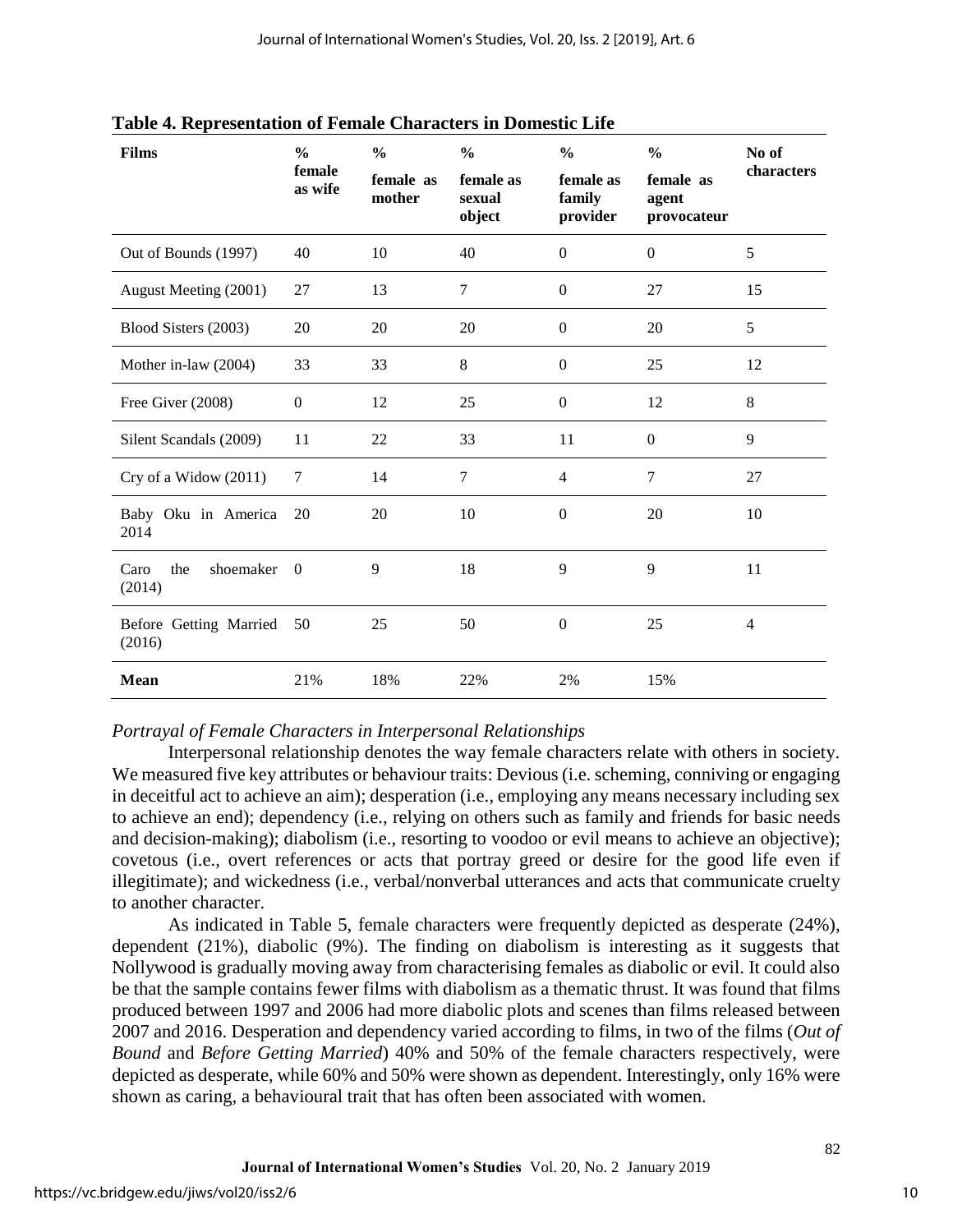| Film                                    | $\frac{0}{0}$<br>Female<br>as<br>devious | $\frac{0}{0}$<br>Female as<br>desperate | $\frac{0}{0}$<br><b>Female</b> as<br>dependent | $\frac{0}{0}$<br>diabolic/evil | $\frac{0}{0}$<br><b>Female</b> as<br>covetous | $\frac{0}{0}$<br><b>Female</b><br>as caring | No of<br>characte<br>rs |
|-----------------------------------------|------------------------------------------|-----------------------------------------|------------------------------------------------|--------------------------------|-----------------------------------------------|---------------------------------------------|-------------------------|
| Out of Bound (1997)                     | 20                                       | 40                                      | 60                                             | $\overline{0}$                 | $\mathbf{0}$                                  | $\overline{2}$                              | 5                       |
| August Meeting (2001)                   | 20                                       | 27                                      | 27                                             | 27                             | 13                                            | $\mathbf{0}$                                | 15                      |
| Blood Sisters (2003)                    | 20                                       | $\boldsymbol{0}$                        | $\mathbf{0}$                                   | $\boldsymbol{0}$               | 20                                            | 40                                          | 5                       |
| Mother in-law (2004)                    | 8                                        | 8                                       | 25                                             | 24                             | 8                                             | 25                                          | 12                      |
| Free Giver (2008)                       | 12                                       | 25                                      | 25                                             | 12                             | 12                                            | 12                                          | 8                       |
| Silent Scandal (2009)                   | 11                                       | 22                                      | 11                                             | $\boldsymbol{0}$               | $\overline{0}$                                | 22                                          | 9                       |
| Cry of a Widow (2011)                   | $\overline{7}$                           | 19                                      | 30                                             | 14                             | 22                                            | $\tau$                                      | 27                      |
| Baby Oku in America<br>(2013)           | 20                                       | 20                                      | 10                                             | $\boldsymbol{0}$               | 20                                            | 10                                          | 10                      |
| Shoemaker<br>Caro the<br>(2014)         | 18                                       | 27                                      | 18                                             | 9                              | 18                                            | 18                                          | 11                      |
| <b>Before Getting Married</b><br>(2016) | $\overline{0}$                           | 50                                      | 50                                             | $\boldsymbol{0}$               | $\boldsymbol{0}$                              | 25                                          | $\overline{4}$          |
| <b>Mean</b>                             | 14                                       | 24                                      | 21                                             | $\boldsymbol{9}$               | 11                                            | 16                                          |                         |

**Table 5. Prevalence of Behavioural Traits Attributed to Female Characters in Interpersonal Relationships**

## **Discussion**

## *Objectification*

Although physical appearance varied from film to film, sexualisation of females in Nollywood remains rampant in the films analysed. For instance, in the film *Cry of a Widow*, the central female character, Chidimma (Mercy Johnson) and the four supporting actresses were clad in revealing and skimpy clothing with the camera frequently giving close-up shots on the chest and waistline of the female characters. Overall, nearly half of female characters (46%) in the sample were shown in sexy or risqué clothing. This is consistent with the study by Smith et al. (2015), which showed that female characters are more likely to be depicted in revealing clothing in popular films across the world. The female body remains the centre of attention as demonstrated by the use of thin and attractive women whose alluring physique serve to titillate male desires. The films seem to suggest that female sexuality is just a bargaining material. In the 2013 film *Baby Oku* (hot damsel) the protagonists (Mercy Johnson), was portrayed as a woman who uses guile and deceit to get her heart's desire; that is, getting married to an American resident. In other words,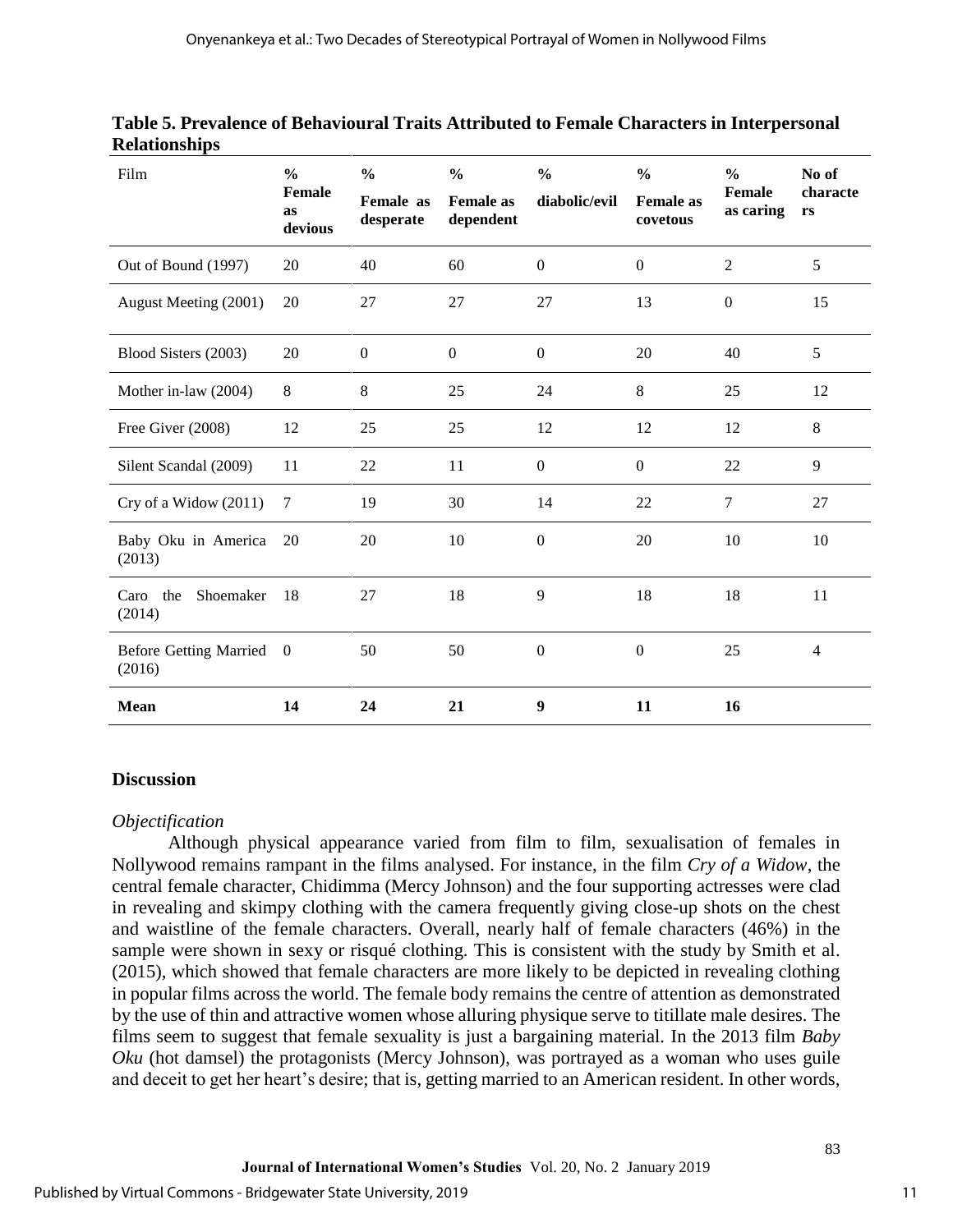it is not sex per se, which interest her, but sex for what she gets out of it in terms of position and material gain.

As in many other films sampled, the woman here is the sex object, scheming devil, the aggressor who uses sex as a bargain. A similar narrative was re-echoed in the film *August Meeting* (2001) where the friends of one of the leading female characters Amaka (played by Eucharia Anunobi) were egged-on by her friends to sleep with a notorious philanderer, Chief Johnson (played by Ejike Asiegbu) in order to get the money she needed to finance her political campaign, "give him what he wants (sex) and you get what you want" (money). In the same *August Meeting*, the other lead female character Angela (Ngozi Ezeonu) was described as someone "who will go to any length to get what she wants". In the films analysed we see an overwhelming portrayal of women as sex objects. For instance, in the film *Osuofia in Brazil* (2013), Osuofia, (played by Nkem Owoh) saw female students as part of the incentive of being a principal of the school. So Osuofia was not just satisfied molesting and abusing the school girls under his care but carried his lustful desires to women in the community, where he lured many into sexual acts to the admiration of his male friends. Depicting women as sex objects is consistent with previous studies, which show that female characters are often portrayed as objects of sexual gratification (Brock, 2009; Adewoye et al. 2014).

It was found that the portrayal of women in vice-related roles was increasing in intensity. The pattern of presentation follows the narrow, traditional images of women. Although this study did not indicate that having a nice figure or pretty face is a criterion for appearing in Nollywood films, an overwhelming majority of female characters tended to be thin and attractive. Overweight actresses and females with less attractive physique were seldom used in the sampled movies. In most of the narratives where plus-size females were shown, their physique tended to receive negative comments and oftentimes, with derisive laughter. This finding compares with a previous study which revealed that "80% of these comments are followed by canned audience laughter from the audience" (Fouts, 2002).

Nollywood films frame men as victims in sexual relationships; often the female is cast as seductress. In the 1997 film, *Out of Bounds* produced by Mofe-Damijo and directed by Tade Ogidan, a seemingly highly anointed Pastor (played by Richard Mofe-Damijo) was seduced by a desperate love-struck congregant, Adaora (Ayo Adesanya) into adultery. This pious priest was again overcome by Adetutu (Bimbo Akintola), the seductive daughter of Chief Adigwe (played by Steve Rhodes). In many of the sampled videos, the female characters (Baby Oku in *Baby Oku America;* Amaka*, in August Meeting;* Madam Gold, *in Cry of a Widow)* were presented as the archetypical femme fatale, ubiquitous, powerful, sexy and dangerous to whom men have no antidote to their spell. Always the man is taking the moral high ground against the stereotypic evil temptress, a continuation of the narrative that men are virtuous and women are licentious.

## **Professional Life**

One major finding of this study is that role portrayal of women in occupational life has made little progress in the past 20 years. Only 16% of females were employed and these were invariably in occupations in the traditional female domain. These jobs are often without status and authority reflecting real life activities. Men on the other hand, were portrayed in a much wider range of occupations. In *Out of Bounds* (1997) the two doctors were played by male characters. Fourteen years later, in another film, *Cry of a Widow* (2011) the doctor and lecturer were played by male characters. But in actual Nigerian society there are as many female doctors as there are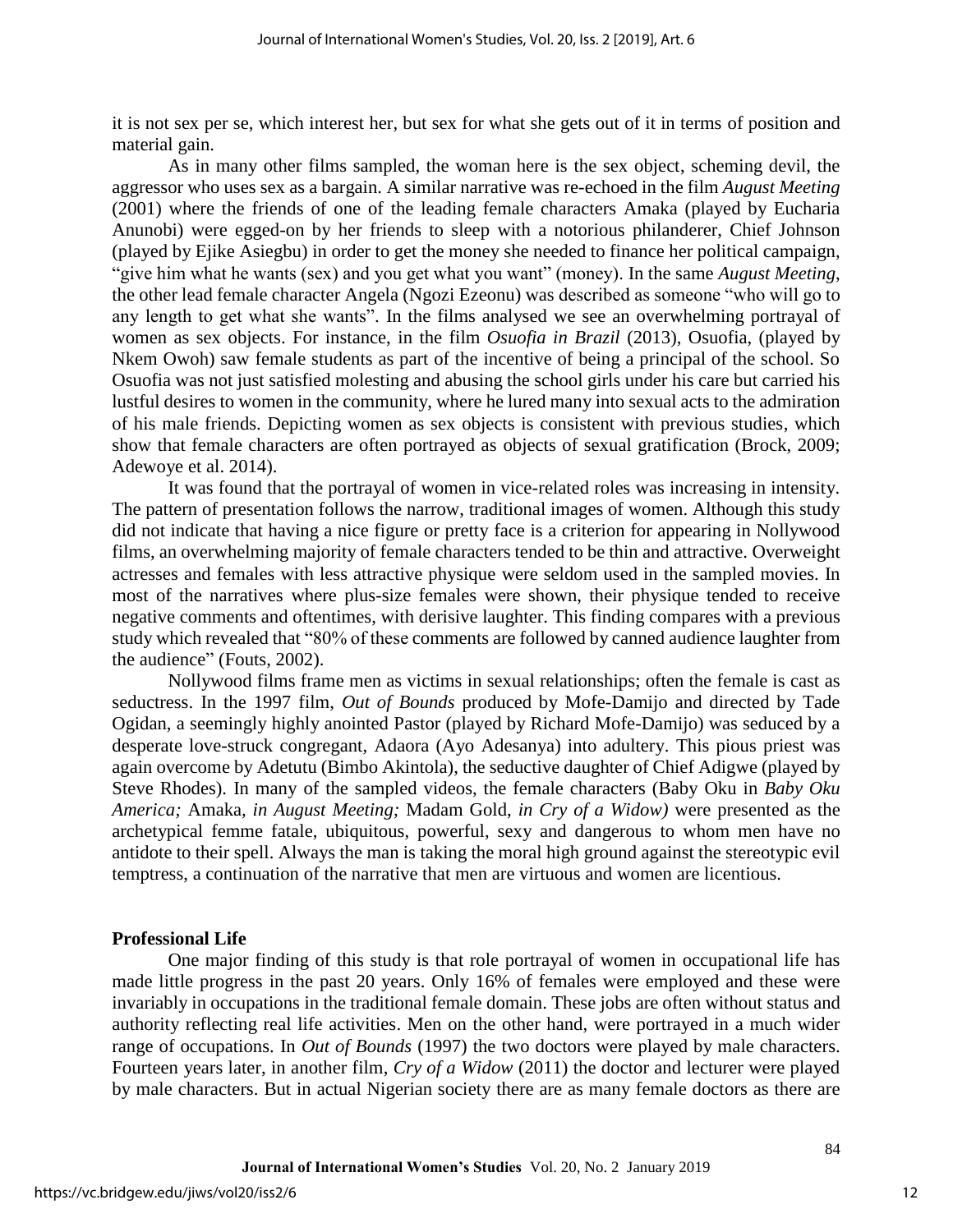male doctors. Similarly, in *August Meeting* (2001), the doctor and accountant were played by male characters while the jobs of fashion designer and receptionist were assigned to female characters in keeping with the traditional role portrayal of women. In the film, *Mother in-law*, the three major female characters were cast as housewife and mother. In all the films analysed, women were more likely than men to be cast in traditional career jobs (nursing, receptionist, teachers etc.) while men were doctors, business executives or successful entrepreneurs. This finding corresponds with previous studies which show that female characters are seldom shown as executives or top rated careers (Ogunranti 1981; Usaini et al. 2015). In all, the findings indicate that women as far as Nollywood is concerned, is still at the same level they were 20 years ago. But in reality women not only have climbed the corporate ladder to become top executives, many are owners of successful enterprises, and a considerable number has penetrated and conquered fields hitherto dominated by men. In the main, for more than two decades, Nollywood has continued to stereotype female characters in traditional occupation.

## **Family life**

It was found that the Nigerian women were still being sex-stereotyped into limited roles such as home-makers and sex objects. Women were more likely to be shown as married in Nollywood films. The largest role category for women was the housewife/mother role. Women were more often shown as mothers than men appeared to be fathers. In the film *Mother In-Law* six of the leading female characters were cast as mothers who typically were obsessed with their children giving them grandchildren. They were portrayed as controlling and always eager to maltreat their children's wives respectively. In *August Meeting* almost three quarters of the female characters were depicted as wives. Women were basically defined as being home and family oriented. These findings are consistent with previous studies which found that female characters in Nollywood movies are shown as passive and contented homemakers in Nollywood narratives (Ogunranti, 1981; Brock, 2009; Aromona, 2016).

As revealed from the findings of this study, Nollywood movies tend to portray female characters as agents-provocateurs in the family setting. For instance, in *August Meeting* (2001) it was the coterie of Amaka and Angela's friends who planted the thoughts of employing means other than voting to get them elected. In *Baby Oku in America*, the co-lead female character, Mama G, played by the popular thespian (Patience Ozokwor) was the one who enticed Baby Oku (Mercy Johnson) to take some rash actions. In a scene in *August Meeting*, Mazi Igwemba (Amaechi Munogor) was shown admonishing his wife, Ugboaku for obsessing over the *August Meeting* wondering whether she too wanted to go into witchcraft and adultery like Angel and Amaka (the two central characters in August Meeting) who "bewitched each other for vainglory".

A notable pattern observed in the sampled films concerns the tendency of Nollywood to project career women as incapable of achieving success both in the family and workplace. Often, women who are successful in the workplace seems to have challenges at home, because they have become rebellious toward their spouses, either because of their new-found power or money, or because they have neglected their children's welfare due to their demanding jobs. This finding corresponds to Adewoye et al., (2014), which suggest that working class women tend to be portrayed as "insubordinate wives and uncaring mothers".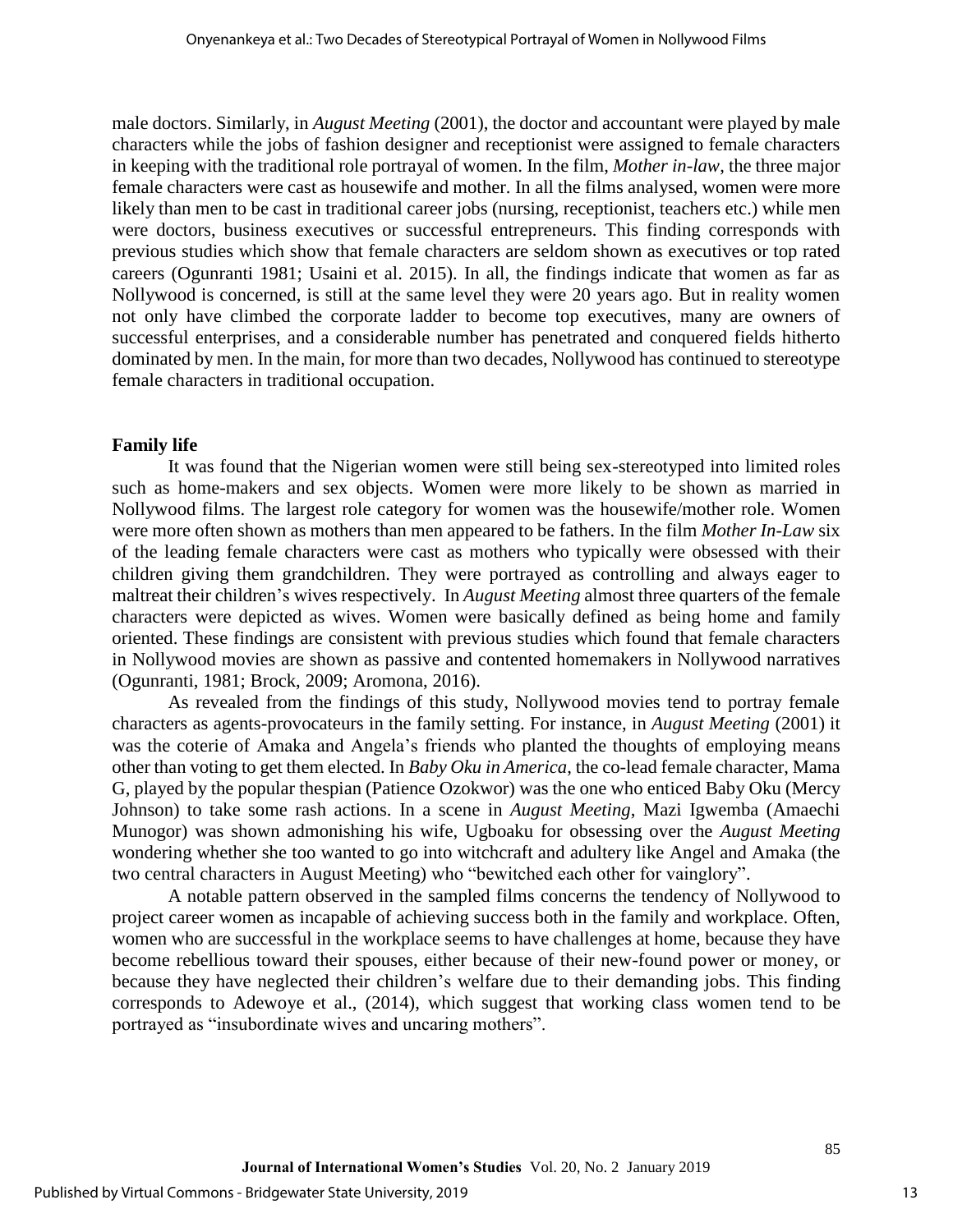## **Interpersonal Relationships**

Insecurity emerged as a frequent attribute associated with female characters in the sample. Women were often coded as depending on men for security and financial support. Female characters in the sample were portrayed as rather unwilling and less capable of solving their problems without engaging the men to help out. As depicted in *August Meeting* (2001) the two leading protagonists, Amaka and Angella were presented as depending on their husbands to achieve their aims of becoming president. On the other hand, men were shown "as the decisionmakers and action takers, while women were predominantly characterised as passive and as victims invariably in need of male rescue and protection (Adewoye et al 2014). Again, this fits into the patriarchal worldview of women as the weaker sex that needs the protection of a male figure (Duru, 2013). Desperation was a constant stereotype that was used to frame women in the movies. In the movie, *Caro the Shoemaker*, Stephanie (Nichole Banna) the girlfriend, of the male lead character, Cheta (Ken Eric) was so desperate for Cheta's love that she was ready to eliminate anyone that stood in her way. In one of the scenes she even attempted to give an acid bath to a supposed rival. In the same film, Caro's siblings were desperate to escape poverty and their miserable low-lives that they became scheming, lying bitches.

Another form of portrayal of women that stood out in this study was the low scores in the representation of women as diabolical, devious and most times, if not all the time, extravagant. Apart from the film *August Meeting (2001),* where two female characters were so obsessed with their ambition of emerging president that they had to engage diabolical means or witchcraft, the issue of diabolism seems to have ebbed in recent films. The woman is more often than the man likely to be portrayed as a troublemaker. For instance in the film *Baby Oku in America* , Baby Oku (Mercy Johnson) became a trouble maker so much that her husband ran away from home. Similarly, in *August Meeting*, Rufus' wife was fermenting trouble at home over her husband's refusal to give her money to purchase the attire for the women august meeting. Again, as stated above, this finding may be due to the sample.

We also found an overwhelming representation of women in wicked or cruel roles (*Mother in-law*, 2004; *Blood sister*, 2003). The stereotype of mothers-in-law as overbearing and cruel was overly represented in the film, *Mother in-law* (2004), where the mother-in-law Ugochi, (played by Patience Ozorkwor) was on a mission to frustrate and physically abuse the daughter-in-law Joy (played by the actress, Ini Edo). In *Blood Sister* (2003), Esther played by Genevieve Nnaji was envious of her sister Gloria, played by Omotola Jolade, and looked for every avenue to bring her down and snatch her husband. In her determination to marry her sister's husband, Esther poisoned and killed her blood sister. Here again is a very typical portrayal of women as murderous, conniving, envious and wicked. Another example of the characterisation of women as devious is shown in the film *Free Giver (2008)*, were Maryann played by Genevieve Nnaji was so desperate to attract the attention of the good spirited benefactor, Gius (played by Zack Orji) that she has to sleep with his friend (Tonbra) to get his attention.

#### **Conclusion**

This study reveals that gender inequality is still prevalent in Nollywood. Although female characters are present in higher number than males, over the last 20 years, Nollywood narratives have continued to portray women less frequently in central roles than men. Another conclusion is that most films depict women in traditional female occupations, most often as subordinates to men without status or power. Nollywood has shown no genuine deviation from the trite pattern of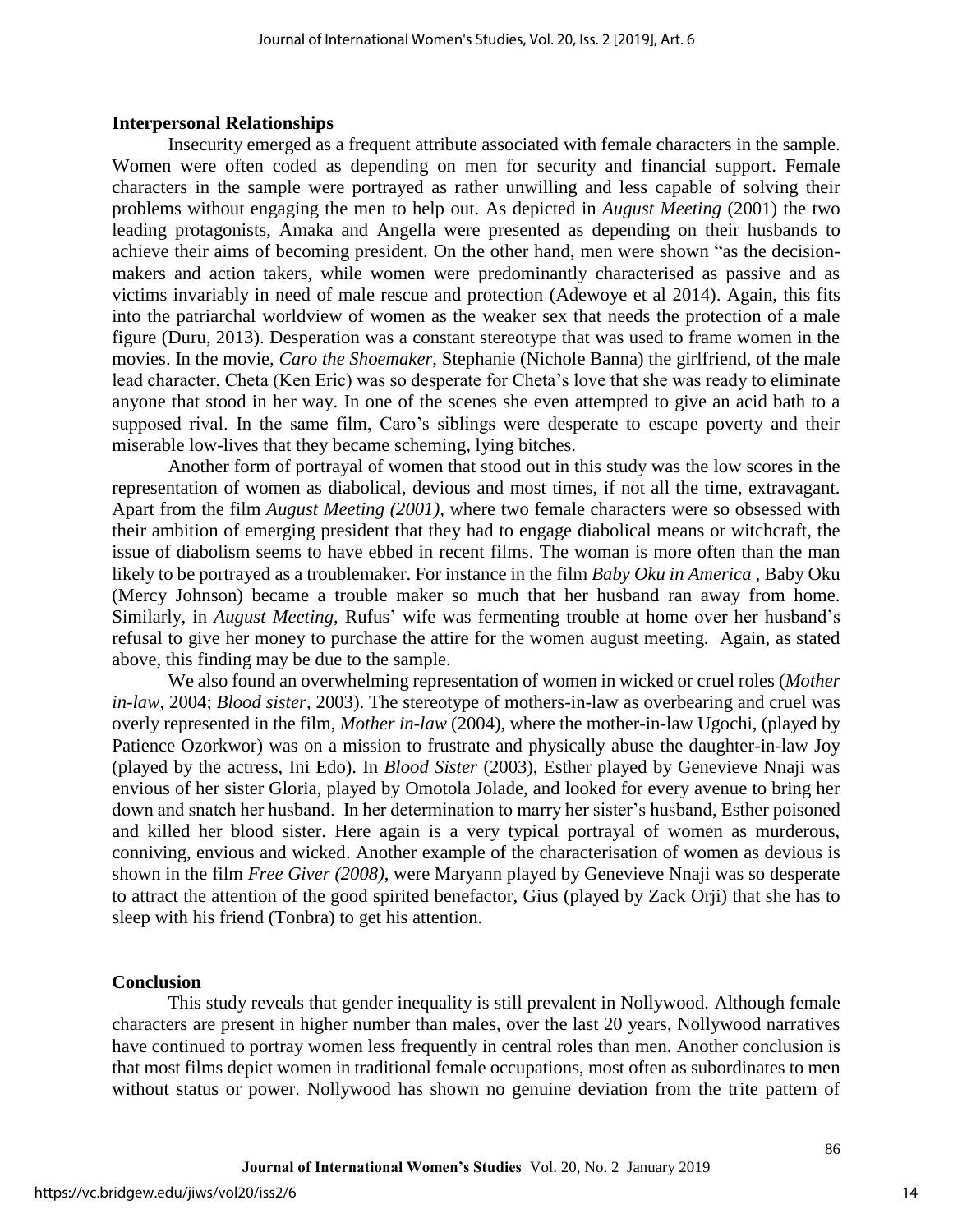portraying woman as sex objects whose main, if not the only goal in life, is to attract and gratify men. This is manifested in the depiction of women as sex objects and the use of young and attractive females in the videos.

Further it can be concluded that women in Nollywood movies seldom appear strong and independent. Moreover, women are more frequently depicted as whores, wicked, and wasteful. More interestingly, this study provides evidence to validate the claim that satisfying market forces strongly underlies sexism and role portrayal of women in Nollywood films. Sexy, young, tall, slim and fair complexioned women are more likely to be featured in Nollywood narratives than overweighted, plus-size females, and darker-toned women.

It has been established that the media is a veritable avenue to construct and normalise common cultural values. As captured by Gramsci (1971), dominant ideologies can easily become normalised and popularised by their recurring circulation in the media. According to Du Plooy (2009) the importance of framing an issue, a person, or an event in the public's mind in a particular manner is elevated through repeated coverage. Movies help in structuring our perspectives about gender roles and relationships, and also contribute to the entrenchment of social stereotyping. Research has shown that perceptions, attitudes, and beliefs are cultivated via media exposure. The consistent depiction of women in sexualized garb in Nollywood films has the potential to make some individuals accept these fictitious representations as true. As previous studies have shown, repeated exposure to certain stereotypes may cause people, especially those of impressionable age, such as youths, to believe that what they view in films are actually realistic. The continuous construction of women along preconceived lines as sex symbols, the weaker gender who are invariably desperate, dependent and incapable of carrying out certain tasks, tends to accentuate negative images of women in the minds of the audience and over time this view of women is reproduced through this narrow and prejudiced prism. Nollywood film producers should be conscious of the harmful and erroneous impressions that can result from portraying women in terms of their sexual characteristics and societal perceptions. Effort should be made to emphasize women's accomplishments and successes in several spheres of life, rather than contributing to the challenges women face in overcoming patriarchal stereotypes and norms.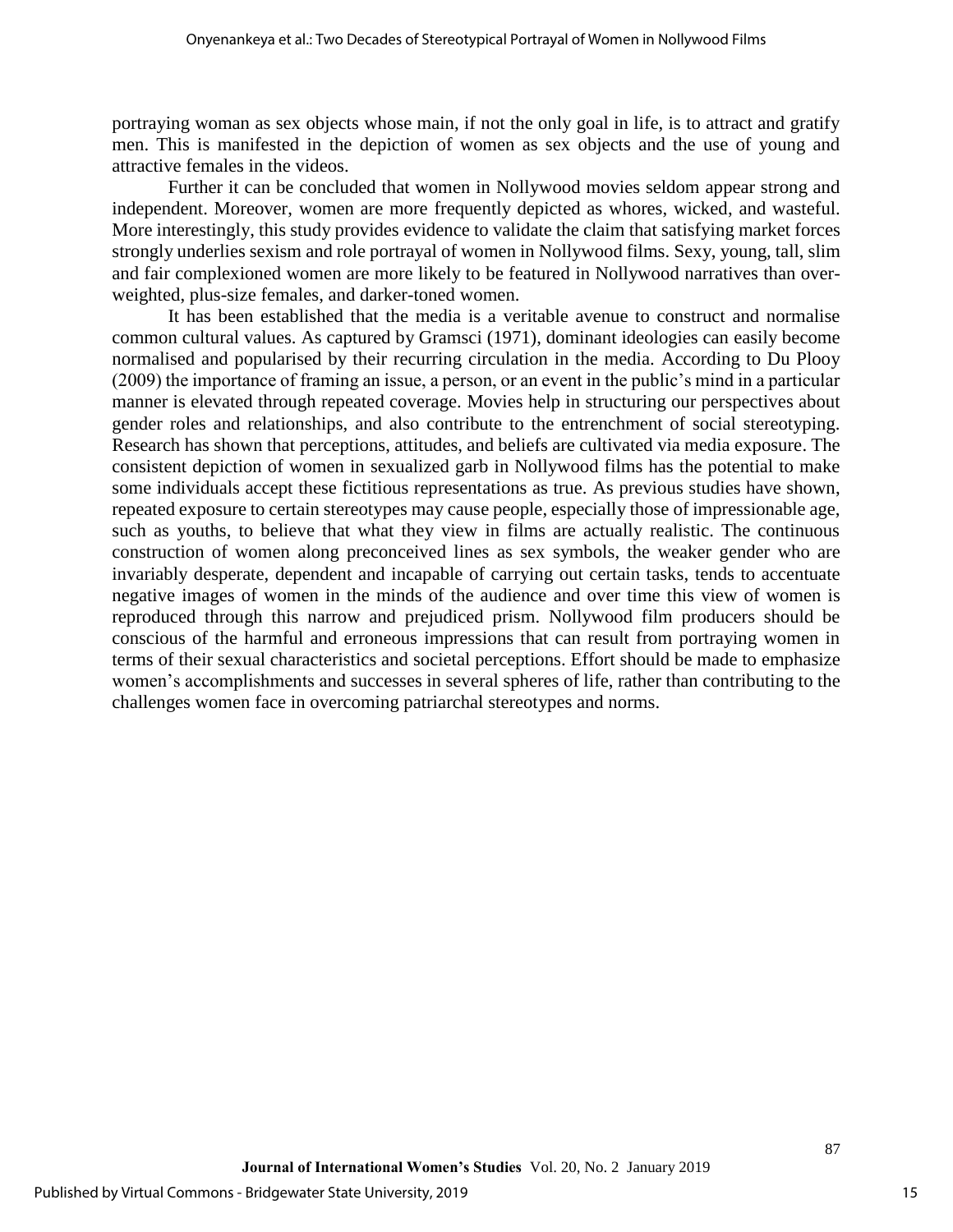## **References**

- Abah, A. L. (2008). One Step Forward, Two Steps Backward: African Women in Nigerian Video‐Film. *Communication, Culture & Critique*, *1*(4), 335-357.
- Adewoye, O. A., Odesanya, A. L., Abubakar, A. A., & Jimoh, O. O. (2014). Rise of the 'homo erotica'? Portrayal of women and gender role stereotyping in movies: analysis of two Nigerian movies. *Developing Country Studies*, 4(4), 103-110.
- Akpabio, E., 2007. Attitude of Audience Members to Nollywood Films. *Nordic Journal of African Studies* 16(1), 90–100.
- Agbogu, AE, and Igbokwe, B (2015). Gender profiling in Nigeria: The case of the Igbos of south eastern Nigeria, *International Journal of African Society Cultures and Traditions* 2(2): 1- 10.
- Aromona, O (2016). Portrayal of African Women in Nollywood Films over a Five-Year Period: A Content Analysis of Traits Applying the Stereotype Content Model. Electronic Theses and Dissertations. Paper 3166. http://dc.etsu.edu/etd/3166
- Ayengho, A. (23 June 2012). "Inside Nollywood: What is Nollywood?" E24-7 Magazine. NovoMag. (Retrieved 18 February 2015).
- Brock, N (2009). "Representations of Nigerian Women in Nollywood Film." Doctoral Dissertation, Howard University. http://gradworks.umi.com/14/73/1473423.html
- De fleur, M.L. and Ball-Rokeach, S.J. (1989). *Theories of Mass Communication*. Longman.
- Du Plooy, G.M., (2009). *Communication research, techniques, methods and application*. (2nd edition) Cape Town: Juta.
- Duru, A.N. (2013). "Ideological Criticism of a Nigerian Video Film, August Meeting: A Feminist Perspective." EJournalist.com.au. http://ejournalist.com.au/v10n2/Duru.pdf
- Geena Davis Institute on Gender in Media (2015). Cinema and society: Shaping our worldview beyond the lens, Investigation on the impact of gender representation in Nigerian films. https://seejane.org/wp-content/uploads/cinema-and-society-investigation-of-the-impacton-gender-representation-in-nigerian-films.pdf/ (Retrieved 12 October 2017).
- Gramsci, A. (1971). *Selections from the prison notebooks* (Q. Hoare & G. Nowell Smith, Trans.). New York: International.
- Haynes, J & Okome, O (1998). Evolving Popular Media: Nigerian Video Films, *Research in African Literatures*, 29(3), 106-128.
- Kroeber, A.L., & Kluckhohn, C. (1952). *Culture: A critical review of concepts and definitions*. Harvard University Peabody Museum of American Archaeology and Ethnology Papers 47Lederach, J.P. 1995. Preparing for peace: Conflict transformation across cultures. Syracuse, NY: Syracuse University Press.
- Nigeria Film and Video Censors Board (NFVCB, 2017). http://www.nfvcb.gov.ng/2017/06/28/democracy-day-message-from-the-ed/
- Ni, C (undated) Portrayal of Women in the media. Media Representation group. Available at https://mediarepresentation.wordpress.com/women-in-tv-dramas/?cv=1 (Retrieved 2 December 2017).
- Obiaya, I. ["The Blossoming of the Nigerian Video Film Industry".](http://www.academia.edu/4731908/The_Blossoming_of_the_Nigerian_Video_Film_Industry) Academia. (Retrieved 7 April 2017)
- Ogunleye, F. (2003). *African Video Film Today*. Swaziland: Academic Publisher.
- Ogunranti, C.M. (1981). *The role Portrayal of Women in Television Advertisement: The Nigerian Case*. Unpublished Masters Thesis: University Of Lagos.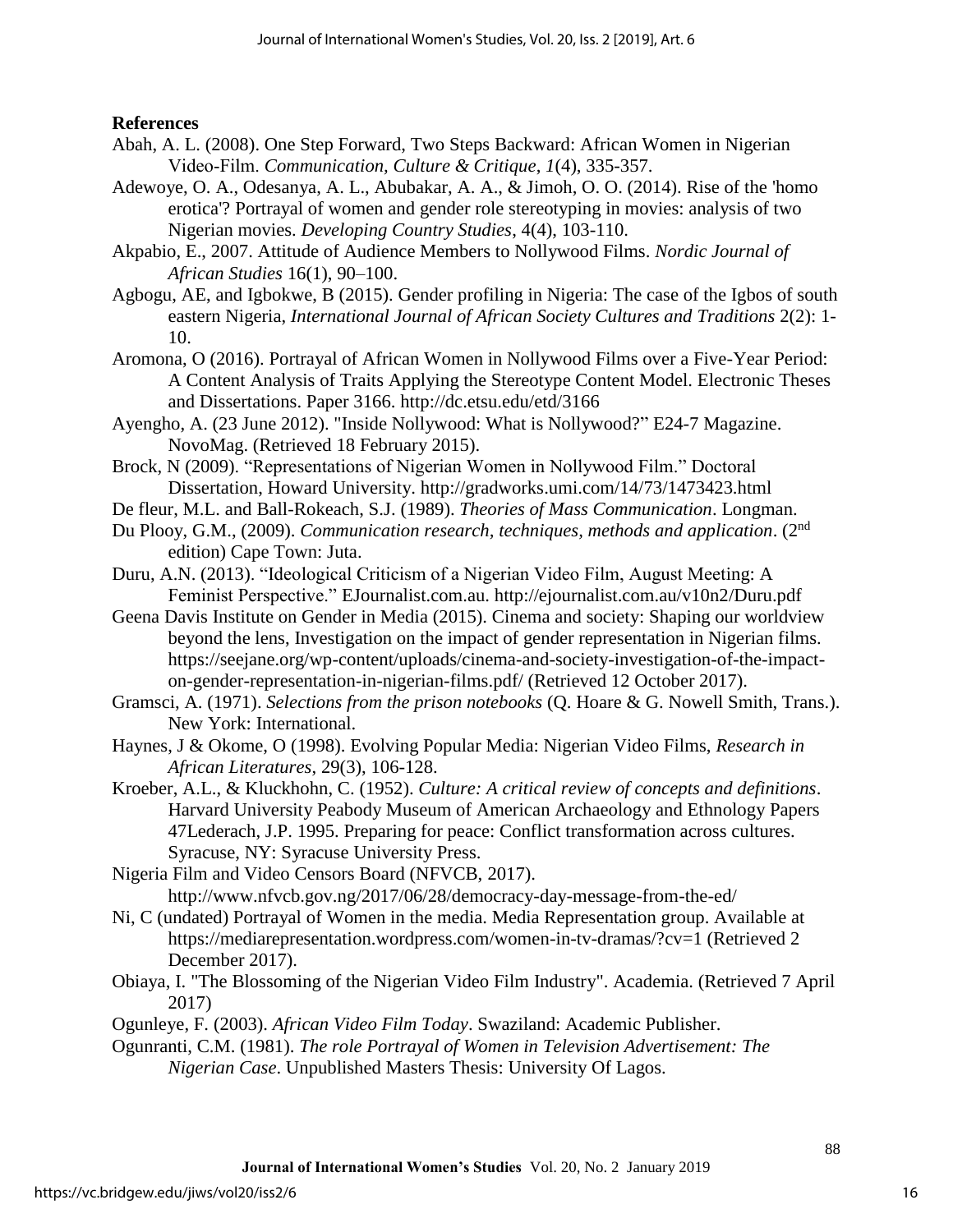- Okunna, CS (1996). "Portrayal of women in Nigerian home video films: Empowerment or subjugation?" *Africa Media Review*, 10(3), 21-36.
- Okuyade, O. (2011). Women and evangelical merchandising in the Nigerian filmic enterprise. *Kemanusiaan*, *18*(1), 1-14.
- Olupohunda, B. (2013). Stop The Violence against Nigerian Women in Nollywood. http://www.secureavaaz.org/en/petition/stop\_the\_Violence, (Retrieved 18 October, 2017).
- Onishi, N. (2016). Nigeria's booming film industry redefines African life. The New York Times https://www.nytimes.com/2016/02/19/world/africa/with-a-boom-before-the-camerasnigeria-redefines-african-life.html (retrieved 7 November 2017).
- Onyenankeya, O.M., Onyenankeya, K. and Osunkunle, O. (2017). The Persuasive Influence of Nollywood Film in Cultural Transmission: Negotiating Nigerian Culture in a South African Environment. *Journal of Intercultural Communication Research*, 46(4) 297-313.
- Onyenankeya, O. M. (1998). Portrayal of women in home videos: A case study of Nigerian home videos (Unpublished Honours thesis). University of Lagos Nigeria.
- Pieter J.F. (2001). *Media Studies volume 1: Institutions, Theories and Issues*, Lansdowne: Juta and Company.
- Prinsloo, A. (2011). "Nollywood and the Femme Fatale: The Portrayal of Women in Nigerian English-language Films." http://www.consultancyafrica.com/index.php?option=com\_content&view=article&id=75

9:nollywood-and-the-femme-fatale-the-portrayal-of-women-in-nigerian-english languagefilms&catid=59:gender-issues-discussion-papers&Itemid=267 (Retrieved 1 November 2017).

- Smith, S. L., Choueiti, M., & Pieper, K. (2015). Gender bias without borders: An investigation of female characters in popular films across 11 countries. Geena Davis Institute on Gender in Media. https://seejane.org/wp-content/uploads/gender-bias-without-borders-fullreport.pdf/ (Retrieved 1November 2016).
- Ukata, A. A. (2010b). Conflicting Framings of Women in Nollywood Videos. *African Nebula*,  $1(1), 67 - 75.$
- Usaini, S., Chilaka, N. M., and Okorie, N. (2017). Portrayal of Women in Nollywood Films and the Role of Women in National Development. In *Impacts of the Media on African Socio-Economic Development* (pp. 126-140). IGI Global.
- Wimmer R.D., and Dominick J.R. (2013). *Mass Media Research: an Introduction*. Cengage Learning.
- Winkler, Mathis (11 February 2004), "Watch out Hollywood, Here comes Nollywood. DW. http://www.dw.com/en/watch-out-hollywood-here-comes-nollywood/a-1111022 (retrieved 14 October 2017)

## **Films**

Out of Bounds (1997). Producer, Richard Mofe-Damijo

August Meeting (2001). Producer: Prince Emeka Ani

Blood Sister (2003). Producer: John Nkeiruka Nwatu

Mothers -In-Law (2004). Producer: Obi Madubogwu

Free Giver (2008).Producer, Sunny Collins Nwatu

Silent Scandal (2009). Producer, Vivian Ejike

Cry of a Widow (2011). Producer Eriobu Chibuzor Sunday